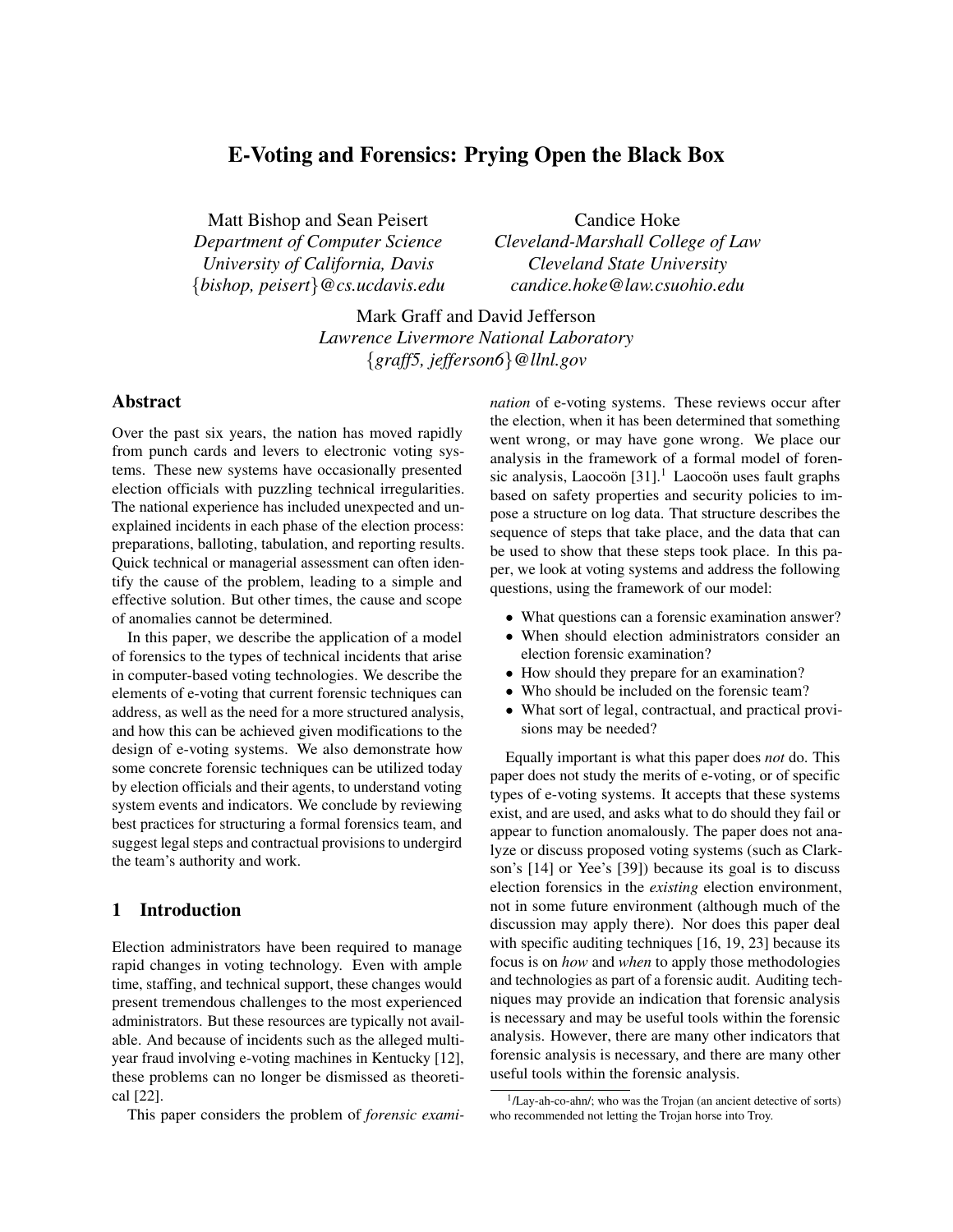After a discussion of the background, we derive general questions that a forensic audit would consider from the objectives of an election. This leads to specific indicators of possible problems, at a much lower level than the general questions. Given these precise indicators, we can then apply our model of forensics to show what data needs to be collected to enable the forensic audit to succeed, and conversely, what data that is needed cannot be collected due to system limitations.

### 2 Problem Statement

During an election, an optical scanner may fail to read ballots consistently, or a server may freeze as it tabulates votes. Voting machine memory cards or optical scan ballots may appear to be missing in the canvass report. During every election cycle, experienced election administrators around the nation anticipate and successfully cope with events like these. But sometimes events are not amenable to quick resolution. Vote totals cannot be reconciled, or equipment or software failures recur without explanation. What happened? Are totals accurate and complete? Can election officials in good conscience certify the results of the election before these questions are answered? Will the public accept the results, knowing there are unanswered questions about the votes? Should candidates demand a recount?

The technical explanations needed to answer such questions lie in the realm of *election forensics*: the process of analyzing and discovering the causes and cures of technical problems that might have an impact on the validity of the results. If the problems involve computers, then computer forensics are likely a large part of the expertise required.

The forensic specialists can be asked to determine the cause of unexpected computer behavior, whether the vote totals were affected, and to recover missing or damaged voting records. They can also provide technical evidence about the integrity of the voting data.

In this paper, an *e-voting system* is simply a computerbased mechanism for conducting part of an election. It includes DREs with and without voter-verified paper audit trails, opti-scan systems, election management systems, and others. The forensic models and framework is similar for all such systems. However, the specific manner in which the framework is applied may differ, as it will when applied to different vendors' systems.

## 2.1 VVPATs Are Not Forensic Audit Trails

The goal of Voter-Verified Paper Audit Trails (VVPATs) is an audit trail that can be counted to validate the machine's reported results, for example during a routine audit. These VVPATs do not provide enough information to be computer forensic audit trails [36, 37]. For example, they do not provide enough information to explain a discrepancy between electronic (computer-produced) and paper ballot vote counts. A forensic audit trail (FAT) requires data such as program traces [27] to answer such questions. Current e-voting systems do not record sufficient correct data for most forensic analyses (nor indeed, in most cases, do standards for producing that data exist [4]). Ideally, new e-voting systems will record this type of forensic data, but in such a way as not to violate laws and privacy concerns [30]. Balancing technical requirements and laws requires a systematic approach [28] that current e-voting systems appear to lack.

## 2.2 What Questions Can a Forensic Examination Answer?

In theory, an objective forensic examination of an election can:

- determine causes of unexpected and unexplained technical issues;
- settle questions triggered by a technical equipment performance problem, leading to broad acceptance of the ultimate report of election results;
- reduce or eliminate the need for a complete handcount of affected ballots;
- stop wild speculations and the "rumor mill";
- reduce election litigation; and
- enhance the public's confidence in the election officials entrusted to conduct the elections and reduce reputation injuries fueled by lack of objective information.

Many of the most interesting questions are nontechnical, and therefore a forensic examination cannot answer them. Was the election called correctly? This is both a legal and tecnical question. Can we correctly announce the winners now? This is both a legal and political question. Should we get rid of these machines or buy more? This is a question of business judgment. Should we sue someone? This requires legal, political, and business judgments. Integrating legal constraints into our forensic model is in the early stages of research [29], so we focus only on technical issues.

The forensic examination may answer many technical questions, such as:

- How many votes did the problem affect (minimum, maximum, best estimate)?
- How accurate are the (preliminary) canvass totals?
- If the totals are wrong, can the investigation recover the data (votes) needed to correct the totals?
- Is the computerized voting equipment operating in accordance with its documentation?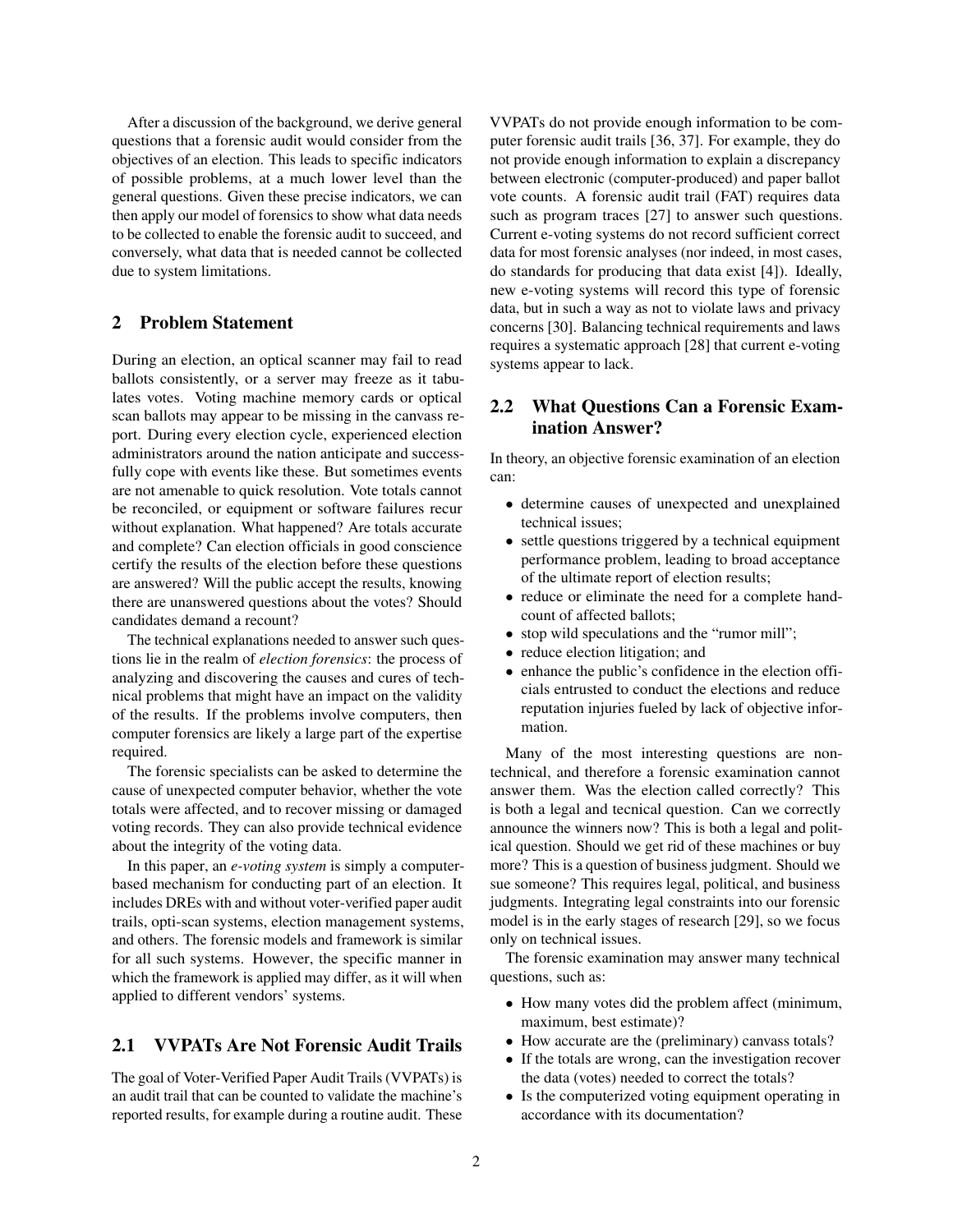- Were any procedural guidelines violated that might have contributed to the cause of the problem?
- Does the problem affect only this jurisdiction, or might other jurisdictions have the same problem?
- Is there anything that appears to be evidence of negligence, malfeasance, misuse, or attack?
- What can or should be done to prevent the problem from recurring, in the short term (in the way of procedural workarounds) and in the long term (in the way of software or hardware changes)?

Election officials can use information and results from the forensic examination to help answer non-technical questions. They, or others, may ask the team to obtain more detailed information, including whether the examination discovered anything that might indicate a significant malfunction of the computer hardware or software, a deliberate attempt or successful) to affect the vote statistics or to interfere with voting, or serious errors in instruction manuals or documentation.

We begin by identifying the technical safety properties and security policies ("goals") that can appear within the fault graph.

# 3 When Should Election Officials Consider a Forensic Examination?

The requirements of an election with which this paper deals are:

- 1. *Accuracy.* The results of the election must reflect the votes cast, tempered by the requirements of the relevant laws.
- 2. *Availability.* The mechanisms for voting must be available to the electorate, so that all eligible voters may vote, and only those eligible voters may vote.
- 3. *Secrecy.* No voter may prove to a third party how he or she voted.
- 4. *Anonymity.* A third party cannot associate any particular ballot with an individual.

A forensic audit, by definition, is invoked when there appears to be some miscarriage of one or more of these properties. Any indication that one or more of these properties *may* not hold should trigger a forensic audit. Therefore, specific indicators that a forensic audit is necessary flow from the negation of one or more of the above requirements. Examples of such indicators follow.

The following problems raise questions about availability:

- Repeated "crashes," "freezes," or auto-reboots of any voting system component
- Components that become slower and slower the longer they are in service
- Unusual episodes of unresponsiveness that last more than a few seconds
- Failure of some usually reliable functionality
- Unusual or undocumented error messages from the application software of any component
- Unexplained and undocumented new system behavior, even if it occurs only once
- Failure of a post-election logic and accuracy (L&A) test of any component (especially if the same component passed its pre-election L&A test).

The following problems raise questions about accuracy:

- Any unresolvable failure of vote totals, ballot counts, or voter counts to properly sum and reconcile with each other, or with audit trail records
- Unusually high numbers of overvotes, top of ticket undervotes, write-in votes, or votes for minor candidates or parties
- Vote totals that are obviously too small (or negative), or obviously too large, even if they appear to reconcile properly
- Any inexplicable or illogical data (or indicators of data corruption), including in vote totals, database time stamps, or automatic audit logs.

The following problems involve both availability and accuracy:

- Memory cards or cartridges that, when read repeatedly, appear to give different results, or read errors
- Memory cards or cartridges that are supposed to be redundant copies of one another, but do not in fact contain identical data
- For direct recording electronic (DRE) systems, any discrepancy at all between the results reported electronically for a precinct and the results of a hand count of intact VVPAT records for that same precinct
- For DREs, multiple reinforcing reports of failure of the votes as recorded on the summary screen to agree with the voter's tentative votes or with the VVPAT
- For optical scanners, any batch of paper ballots that, when read repeatedly by the same or different scanners, yields counts that differ
- For optical scanners, any failure to scan and properly record the votes of a test deck that contains clean, correct marks.
- Multiple corroborating reports from voters, poll workers, or county employees that the voting equipment is not functioning properly (regardless of whether they explain the problem correctly.

The indicators for violations of anonymity and secrecy arise in one of two ways. If one looks only at the election, ignoring external data such as reports of vote buying and selling, then violations of these requirements involve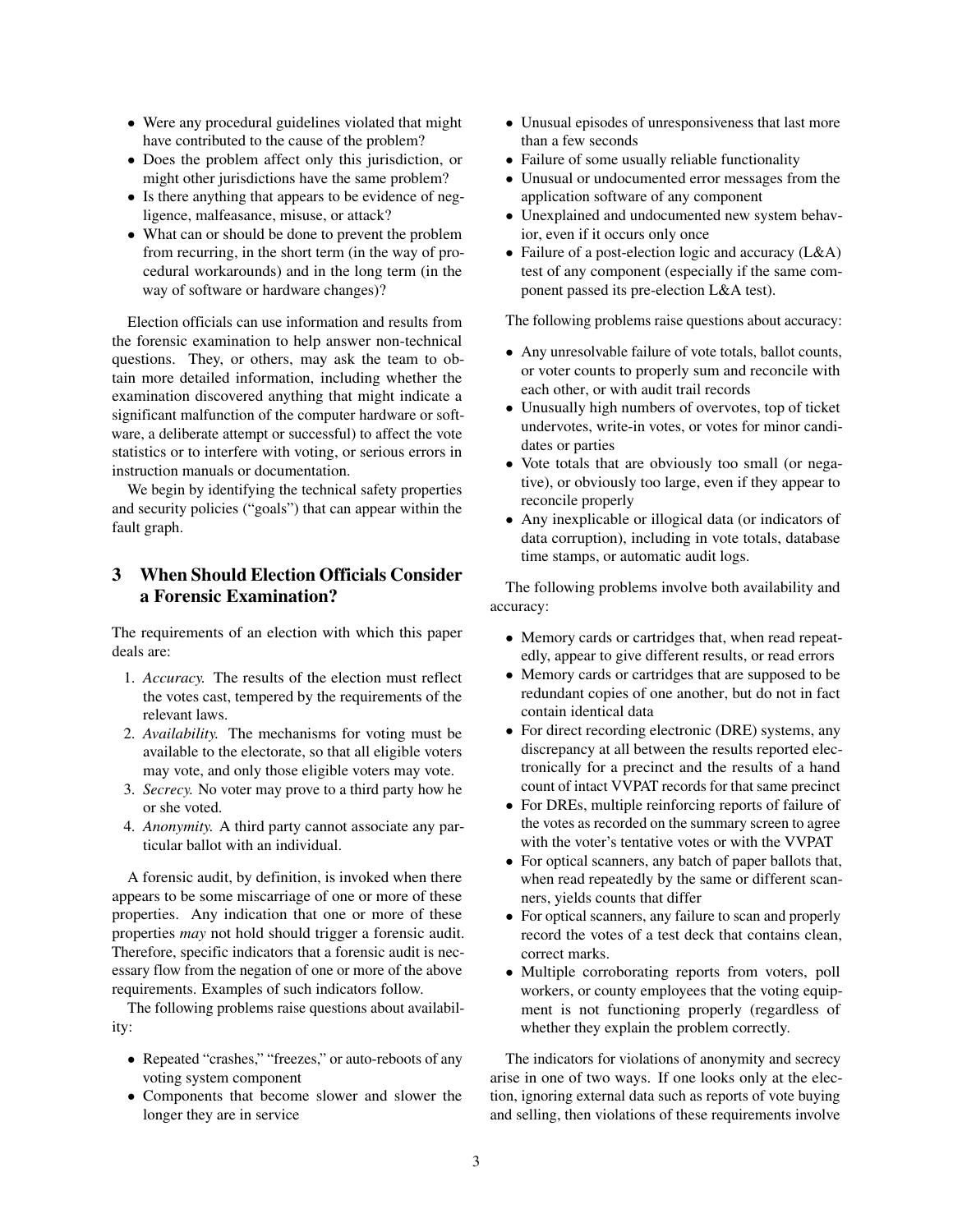external markings that enable a ballot to be identified as unique. In the extreme, a voter may sign his or her ballot (in practice, this will not work in California, as any ballot with a signature is not counted), but more likely, a voter will vote in a particular pattern in some set of races to identify the ballot uniquely. So, one indicator of violations of anonymity and secrecy is a pattern of votes in races that are not duplicated among voters. An easy way to do this is to write in creative candidate names. Thus, one specific indicator is a large number of write-in votes, with each write-in candidate's name being unique.

Dozens of technical problems, major and minor, can occur during an election. The specific problems will depend on the particular voting technology used in the jurisdiction, the vendor, the software version and configuration, and the kind of election involved (general, primary, special, recall, plurality, instant runoff/rank choice, etc.). The vast majority of technical problems are simple, recognizable, and fairly routine, and can be resolved by standard procedures such as rebooting, replacing or recalibrating a piece of hardware, applying documented workarounds for known problems, or by conducting cross-checks, preelection tests, and post-election auditing processes. Such routine problems are familiar to election officials everywhere and clearly should not trigger any formal examination in conjunction with an election. However, even in these cases, officials should save audit logs of appropriate subject and granularity to help analysts should a forensic audit be triggered, and to help determine whether the machines can be deemed trustworthy for future elections.

Further, sometimes an event occurs during an election that is outside the normal range of familiar problems. A system may crash, or yield inconsistent preliminary election results in one or more races. It may simply behave in an unexpected way not previously seen or documented (sometimes called an "anomaly"), and perhaps not repeatable. In fact, the very non-repeatability of a problem may itself be a key indicator that something more fundamental is wrong. Such unusual or unexpected events could result from a hardware failure, a ballot definition error, an operator or poll worker error, a previously unknown software limitation or bug, or a combination of such causes. Also, the possibility of election tampering through either malicious software or direct human alteration of vote totals cannot be casually dismissed. For example, a voting system problem is often dismissively described as a "glitch," "hiccup," or "computer error." In fact, unusual or unexpected events on a voting machine may indicate a problem, and should be examined.

Whenever a technical issue surfaces with voting equipment, election officials should undertake an inquiry as to its causes and cures. Even a seemingly small and inconsequential problem may actually be non-trivial and deserves examination; after all, in high assurance equipment, *any* error is cause for concern. Like the proverbial tip of the iceberg, small problems may be the only observable signs of large or systemic underlying problems. Even if the outcome of a particular race does not appear to depend on resolving the problem, conscientious election officials should examine it. This inquiry helps both the jurisdiction where the irregularity surfaced as well as other jurisdictions, for often, like icebergs, the underlying problem is present elsewhere but without visible symptoms or indicators—which might mean the problem goes undetected when it most matters. All unusual or unexpected events in voting systems, as in any high reliability, high security computerized systems, should be examined. A forensic examination of the computerized voting system components related to or potentially affected by the problem may prove helpful, or necessary, under these circumstances.

## 4 Laocoön: A Model of Forensic Logging

We have developed a model of forensic logging, called Laocoön. Laocoön takes as input a set of security policies and general information about a system's architecture, and gives a set of directives for data to log as outputs, including means of logging that data in which unrelated can be pruned. The result of using the model is that it can aid in understanding and linking events into steps of a system failure, and helps to place bounds on the conditions that lead to an unusual or unexpected step in a failure. The fault graphs used by Laocoön can be partially derived by reverse-engineering configured policies ([31], §8.2), and the conditions describing the graph are translated into logging requirements. When implemented, the system can record forensic data at various levels of granularity, in standardized and parsable formats.

Applying Laocoon to a system does not preclude the use of a skilled human analyst. Indeed, an analyst is still necessary to interpret the data. However, by involving the human analyst in determining what data should be collected, the data is more likely to be present, and of value, when needed. Further, by using a systematic approach to instrumenting a system to collect logs, rather than analyzing an ad hoc collection of unrelated logs, not intended to be used for forensics, the chances of collecting the necessary data are increased.

The results of experiments that we have previously applied Laocoon to have shown promise  $[31, 26]$ , and thus in this paper, we expand our approach to look at voting systems. Indeed, voting is in many ways an ideal approach to this method because in theory, the modes of operation of the machines are limited, and the security policies well defined. Indeed, only systems that exhibit limited operation and well defined policy are appropriate choices for voting machines.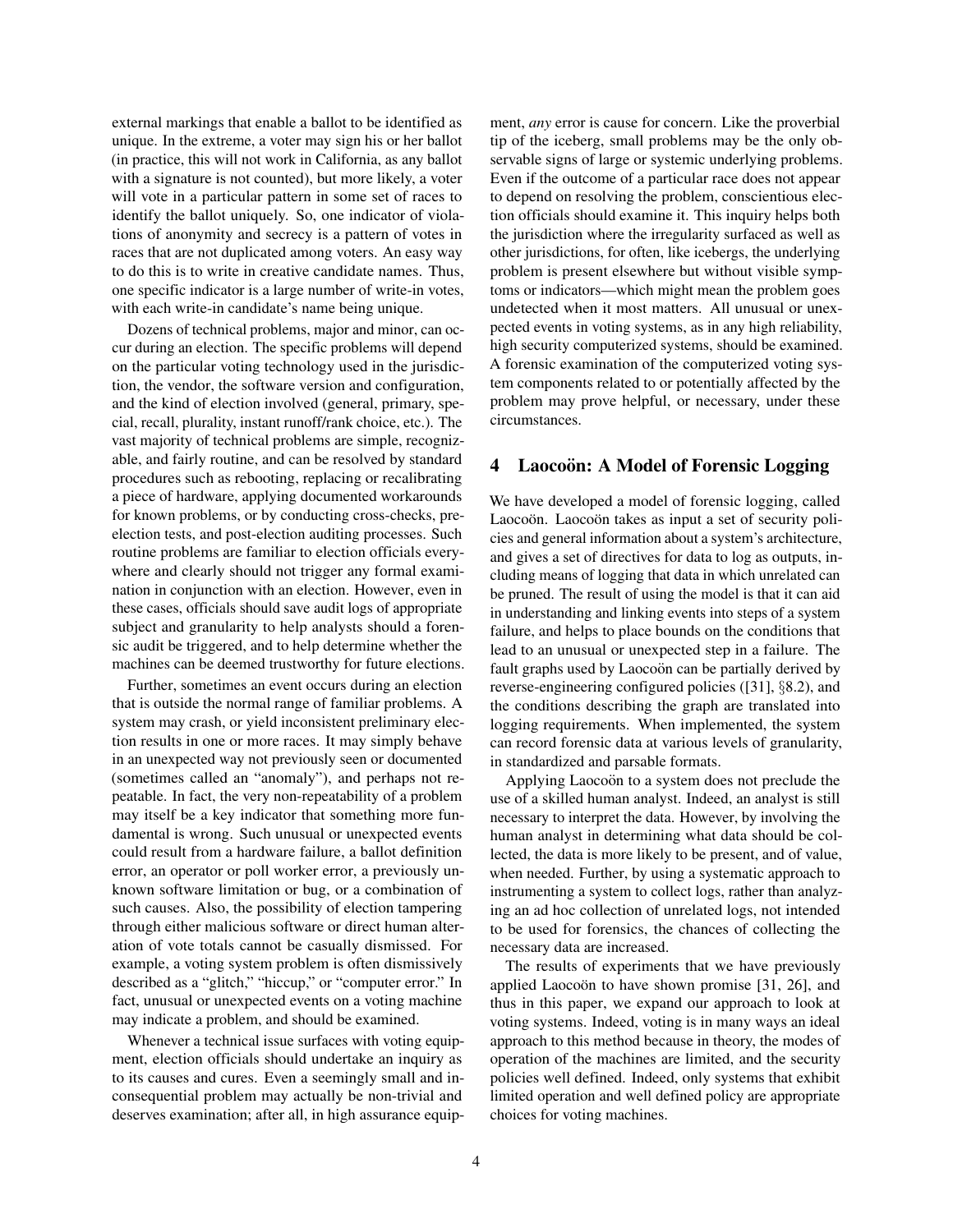

Figure 1: Diagram of a generic failure or attack where circles represent actions. A failure model almost always consists of at least the endpoint (d), but may also include the beginnings (a) and possibly other states near the end (c).

The design of an ideal audit system for computer forensics (including, but not limited to e-voting) begins with requirements. The requirements are translated into policies and the policies are used to define failure graphs. The failure graphs are formed by starting with the predefined policy violations (e.g., a recorded vote changing) and working backward to the point of "entry" into the system or the starting trigger of a series of events, as illustrated in Figure 1. Each node ("goal") is described by the preconditions required to accomplish an event to achieve the goal, and the post-conditions of achieving the goal. As mentioned earlier, we cannot define, let alone enumerate, all *methods* of violation. The model tolerates this by using data about steps toward the policy violation that we do know something about to place bounds on the steps that we do not know anything about (Figure 1b). These fault graphs are then translated into specifications and implementations that Laocoon uses to guide logging—what data to log and where to place the instrumentation to log the data. Finally, that data is used by a human analyst to conduct forensic analysis in a rigorous and systematic way.

For example, consider how Laocoon would guide the logging for an analysis of over-voting. Over-voting occurs when a voter selects more candidates than allowed in a given race. Electronic voting machines generally prevent voters from over-voting, which means that ballots recorded with over-votes indicates that the software designed to prevent over-votes failed, leading to a forensic audit. Such an event could ultimately be recorded in a limited number of ways, either on a VVPAT or on electronic media. At some point, the value of a variable or a (set of) bit(s) changes somewhere. This requires the manipulation of a limited number of data points. We need not describe in advance *how* the data is manipulated (and in fact this may be impossible). It is sufficient to understand the possible paths that lead to this manipulation. The paths begin at entry into the system (e.g., touchscreen, supervisor machine, hardware manipulation) and end at the data. In between represent events such as specific library calls or system calls. The paths in between the endpoints must be monitored (e.g., via kernel modifications or virtual machine introspection). This automatically places bounds on the intermediate steps in the path. This allows a system to collect enough information for a forensic analyst to analyze the violation—the traversal of that fault graph—and either understand what happened, or determine how to analyze the system further to obtain any necessary information.

Unfortunately, most of the time, systems do not record sufficient data to validate the correct operation of an electronic voting machine, or to determine the cause of incorrect operation, when an anomaly is discovered. There are at least two consequences of this: first, machines that do log the necessary information can be created by applying the model during the design phase. Second, we can identify points in the election process at which additional (or better) data may provide information enabling the analysts to determine which among multiple causes and effects are the causes and effects of the aberrations noted. This is an advantage of applying the model because it can remind analysts (and therefore also election officials and ultimately the public) not to draw conclusions too quickly, since other possibilities may exist. For example, examiners of the Sarasota, Florida, election for Congressional District 13 in 2006 never proved what happened to the 18,000 missing votes. They were able to eliminate some possibilities, but the question still remains whether the problem was poor ballot design or something else.

### 5 Application of Laocoon

In this section, we describe how to apply Laocoon to obtain detailed information about what data the forensic audit will require. Critical to the analysis is that the data be *meaningful*, that is, it provides the information expected; and that the data be *assured*, that is, preserved accurately. We deal first with meaningful data. We then focus on its assurance.

## 5.1 What Data to Preserve

We now apply Laocoon as a framework for analysis, beginning with voting machine requirements. Much of the data to be preserved covers multiple requirements. For example, the memory cards used in the systems may provide information dealing both with availability (memory cards with dirty connectors causing intermittent failures) and accuracy (memory cards with bad memory causing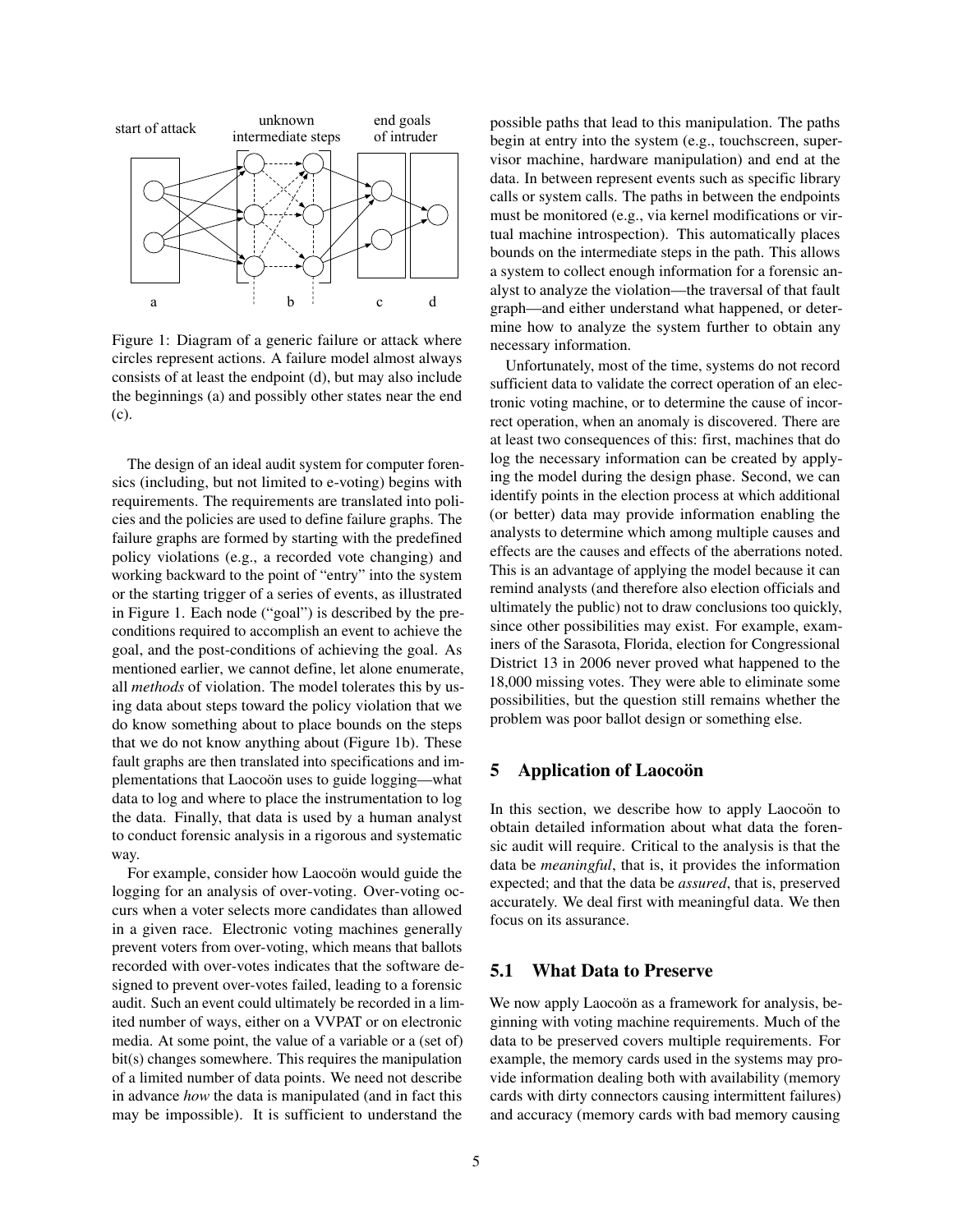errors in recording votes). In what follows, we associate components with indicators.

Repeated crashes, freezes, or auto-reboots may indicate a failure within the system, and describe a goal state of the fault graph. Therefore, the model states that data to describe the system and the failure should be recorded. Thus:

### Rule P1. Record the indications of any failure—what happened, when it happened (specifically at which step in the voting process), any error indicators such as a message on the screen, and so forth.

This includes system level events as well as human events, such as someone using the machine. For example, if a possible failure includes a shutdown, then record the programs or commands capable of issuing a shutdown. If a failure includes wiping the memory of the system, then record commands capable of performing such deletions, as well as the permissions used to issue the command.

Likewise, starting at the beginning of the fault graph (rather than the end goal states) suggests:

### Rule P2. Record information about the entry points into the system, including the locations from which people accessed the system (for example, through the voter interface or by opening bays for maintenance).

That must include non-voters, such as election officials, delivery personnel, and voting system vendor employees. It also includes visual descriptions of the state of the entry points, including any available screen shots. For example, since lightening strikes, floods, or someone tripping over a power cord can clearly result in a system failure, record environmental data: location of power cords, weather (detailed records of temperature and humidity and other factors).

As part of Laocoön, one must analyze the set of possible paths from the initial states of the graph to the terminal (error) states. This requires more data:

### Rule P3. Collect any external data relevant to the state of the voting system.

Obvious examples are VVPATs, audit logs, memory cards and other removable peripherals such as USB sticks and cables indicating connections to telephone lines or networks. Anything recording the externals of the system, such as videotapes from security cameras, will prove useful. Finally, people are an excellent resource here because they may have information and not realize it. So note (and possibly interview) poll workers who set up the machine, and the number of voters who interacted with it (e.g., from poll books). Chain of custody details for the voting machine and peripherals from when they were initialized will provide more information, as will records of tamper-evident seal numbers (and of course any breaking of those seals).

When components (such as VVPAT printers) become slower or exhibit episodes of non-responsiveness, the same elements that would be recorded for the primary system should be recorded for the component attached to the system. This includes any modification or replacement of a particular component attached to the primary machine. Also record the reason, if known (for example, the primary is non-functional, or the thermal VVPAT tape was adjusted, jammed, or had to be replaced).

When discrepancies occur in the totaling of votes, the fault graph developed using Laocoon shows the paths that lead to those end points. To select among these paths, data needed includes the records of how many ballots were cast, spoiled, and provided to the polling stations; "zero tapes" that suggest whether the e-voting systems had any votes on them before the polls opened; the end-of-day tally sheets and signed poll-worker records indicating how many voters came. Additional data comes by eliminating potential initial points. Among the data to do this is the chain of custody for all devices and storage media in the path that the ballot takes—this includes the system on which votes are cast and the memory recording the votes cast. This also includes details about the e-voting device itself so that officials can determine if the problem is confined to a precinct, a race, a single party in a primary election, one jurisdiction, or a particular machine or a particular type of machine. For example, if it occurred in only one race, then the problem is likely related to some attribute of either the race (perhaps many voters did not want to vote for some unexplained reason), the ballot layout (perhaps many voters missed seeing the race on the ballot), or the systems used (perhaps touching the location of the race on the screen triggered a bug in the firmware that caused the vote not to be recorded).

If concerns about secrecy and anonymity arise, Laocoon suggests looking for anything that identifies the ballot uniquely, and that associates it with the voter. Thus, any unique item or number or code being given to the voter will prove helpful and should be recorded (*not* what it is, though—otherwise the forensic audit itself compromises secrecy and anonymity). Similarly, patterns in ballots as discussed above make the ballot uniquely idenifiable, so ballots as a whole should be preserved. (In California, provisional ballots may not be cast electronically. Otherwise the names associated with them—for determining the legitimacy and/or legality of the vote—also reflect a method for compromising secrecy and anonymity.) The dissemination of such unique identification can be used to trace its use later in the fault graph by looking through logs for evidence of communication of the unique identification. In this context, examining the physical layout of the location of the voting system may prove fruitful, because some voting systems emit audio signals that an attacker can capture remotely [7].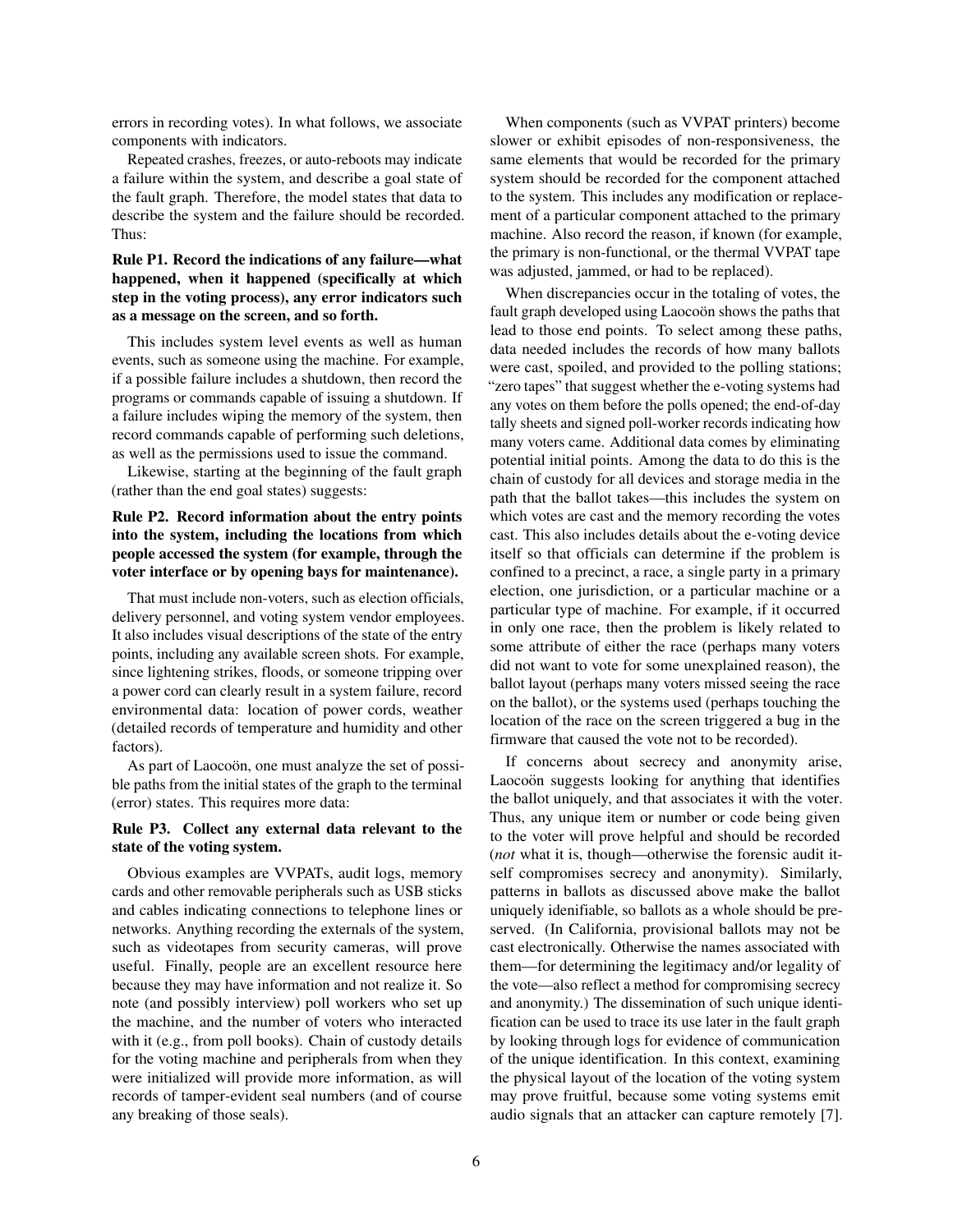Equally critical is:

### Rule P4. Record any signs that the data is incomplete or may not be trustworthy.

For example, if the system is supposed to record every occurrence of a particular event but does so only intermittently, that indicates a problem that may interfere with the correct operation of the system, and almost certainly will interfere with the forensic analysis of that system. We now examine this point in more detail.

# 5.2 Assurance and How to Preserve the Data

Forensic analysts can draw credible conclusions only from trustworthy forensic data. This property is *assurance*—confidence that the data meets a set of requirements "based on specific evidence provided by the application of assurance techniques" ([6], §18, p. 478). In this case, the requirements are that the data accurately reflects the state of the system when it is recorded, and the data is not changed from the time of recording to the time it is used in the forensic analysis. It also reflects that the forensic log data can be mapped back to the system's design specification to determine where—and possibly how—the system may have deviated from its intended operation.

The first requirement speaks to the integrity of the system and what the data being saved represents. As previously argued [30], existing e-voting systems do not generate forensic information. Therefore, the forensic analysts must try to deduce information from the recorded inputs and outputs of the system, knowing how the system works.

In technical terms, Laocoon requires that the data be recorded at failure points, both temporally and as close as possible to the artifact that fails. This translates into the procedural rule:

### Rule A1. Preserve all artifacts as soon as the problem is discovered, in the state in which the problem was discovered.

In practice, if the problem occurs during the election, officials must continue to use the equipment because they cannot stop the election. In that case, copies of the data on the equipment—for example, making clones and/or backups down to the contents of the disks and memory (because some tests and analyses will destroy data in memory or on disk)—will preserve much of the information for the examiners. Where circumstances prevent freezing or capturing the evidence (such as an error message), a digital photograph will help document events and contexts for later use.

Preserve all voting system equipment, including the

precinct devices (e-voting machines, printers, monitors, registration check-in devices, etc.) as well as county-level devices (card readers, ballot counting devices, servers) until the examiners and officials determine the scope of the review. Further, if a computer or device involved in the election is running at the time the problem was discovered, it is best for the examination if it is left running so that, for example, examiners can determine what software was running when the problem was discovered. If the device or computer was off when the problem appeared, it should be left off.

If the machines are connected to a network, forensic experts will decide what to connect to, or disconnect from, the network. The network containing machines involved in the election should not be altered [25]. If this is not possible because, for example, the machines are at a polling station, officials should keep detailed records of what staff did and any events that occurred after the problem was discovered. The physical environment in which the equipment was located should be left undisturbed or, if that is not possible, photographs and measurements should be taken.

Maintaining the provenance of these artifacts becomes critical. Especially in a situation as volatile as an election, observers may want (or need) to validate the examiners' conclusions. If the preservation of the evidence is questionable, then the results of any forensic examination relying on their data also becomes questionable, by Biba's model [5] and Rivest and Wack's notion of "software independence" [33]. Thus, minimizing the handling of these artifacts, and tracking their chain of custody, provides a basis for assessing the trustworthiness of the transmission of the artifacts.

### Rule A2. Election officials must have a process documenting how to handle potential evidence.

If people do not believe the evidence has been preserved, they will question the validity of the examination's conclusions. Here, the "chain of custody" records figure prominently. In a forensic examination, by applying Laocoön to humans, one can map the chain of custody records both to other observations from humans ("when I first saw the machine, it had blue tamperproof tape, and now it's red") as well as to forensic logs. In addition, no one should ever be left alone with potential evidence including chain of custody records. This "two-person rule" means that at least two people can vouch for the accuracy of the chain of custody records. This rule applies to original evidence; of course, one person can handle copies of evidence alone. Ideally, some technical measures would make evidence tamper-evident (e.g., cryptographic hashes on log data [34]) or fault tolerant (e.g., streaming to a separate system [40], perhaps in a separate security domain). However, systems currently do not have such measures, so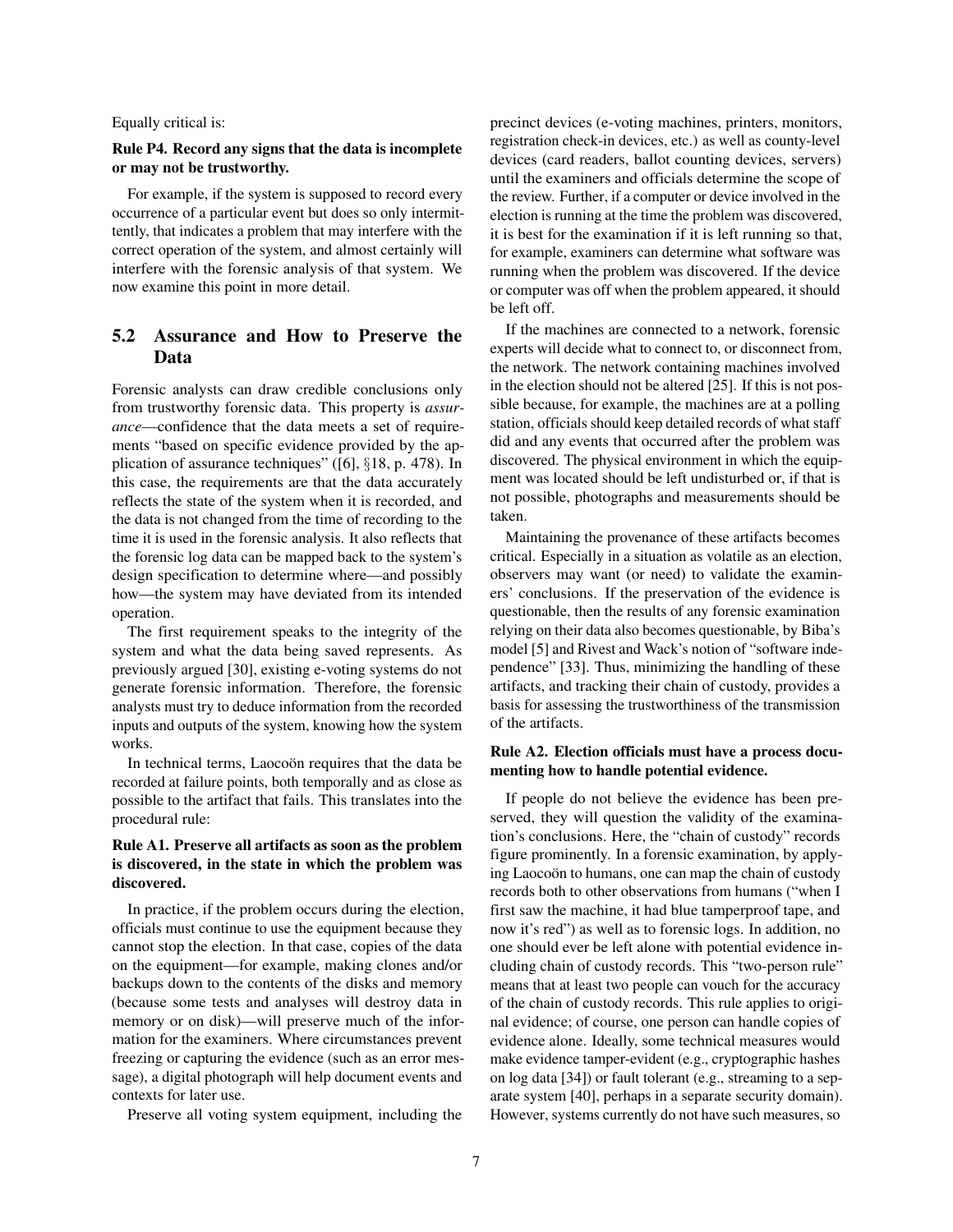the human procedural steps are necessary. In most cases, the integrity of the data will be the only constraint, but depending on the type of data, privacy may require confidentiality. In those cases, officials and examiners must disclose the reasons for keeping some of the evidence confidential, and the basis for selecting the evidence to be kept confidential.

### Rule A3. Potential evidence should be frozen and secured.

Once it is clear a forensic inquiry will be convened, only forensic examiners should touch any of the equipment or files. Everything connected with the election should be frozen and maintained as close as possible to the state it was in when the problem was discovered. Preserving the environment and materials extends to the computer environment. No personnel should create, open, edit, or delete files, run programs, log in or log out. Further, this all must be *observable* so the public can see the rules are being followed.

The next two rules are related:

### Rule A4. The process for preserving evidence must be public.

and

### Rule A5. The methodology and results of the forensic examination must be public.

The level of assurance is determined by evidence that convinces those who require the assurance. As elections are held so that the public at large may determine the winners, the public is the body that must assess the assurance of the process of forensic examination. If an examination is conducted in secret, often the public response is to doubt its results, regardless of how well the evidence was preserved. Elections in the United States are traditionally conducted openly, with a minimum of secrecy (for example, in some states, observers can view every step of the process except the voter casting her votes in the booth). This expectation of openness naturally extends to examinations of equipment issues that could affect election results. Thus, the public should be able to observe all activities before and during the examination. Of course, this openness needs to be balanced with the need to maintain the confidentiality of examiners' discussions as they are conducting the review, and to protect the vendors' proprietary information. For example, the California Top-to-Bottom Review [7, 11] used cameras to broadcast video to a public area apart from the secured facility where the "red team" analysis was conducted. However, no audio was broadcast. Any member of the public could thus come to watch the examination—and the examiners could speak freely about confidential information and their testing and preliminary conclusions, without premature disclosures.

In addition, the composition of the team and the conditions under which they work are important. The following flows directly from the above five rules.

### 5.2.1 Providing a Facility

Depending on the scope of the forensic examination, the team may need to work at a physical facility with controlled access, such as a conference room or some office space that can be locked and has alarms. The members of the forensic team must control who is allowed to access that space. It will need to be large enough to house:

- Paper and other physical evidence
- The computers involved in the examination; the team can determine whether all computers need to be housed in the space concurrently
- Any other equipment relevant to the examination or that the team needs (for example, cameras, recorders, printers, laptops, etc.)
- The people on the team, as well as any other authorized personnel such as observers.

The team will need an office safe to lock sensitive material such as notes, disks, and laptops when their protocol requires it, or when no one is present. Past examinations have found something on the order of eight cubic feet of locked space to be adequate.

Within the secured space, the team will need access to the Internet for sending and receiving email and for making Web searches (which can be helpful when conducting forensic analysis). Under no circumstances will they connect any voting system component to the Internet. No voting system component should ever be connected to the Internet, even during forensic examination. Depending on the type of problem, the forensic team may need to connect the voting system components to one another or to their own computers for diagnostics, which will require one or more internal networks within the secured space. The best way to guarantee network security in the secured space is by keeping all other networks physically separated from the one connected to the Internet.

#### 5.2.2 Team Organization and Size

Depending on how many different types of devices or how much software is involved, some inquiries may need more people, more time, or consultation with other experts. Many technical issues, perhaps most, are caused at least in part by the failure to follow some procedural requirement for setting up and using the computer-based equipment. Thus, except when unusually complex events occur, a team of two to four people will usually suffice but they all must bring special expertise to the project. Occasionally only one well-versed individual has been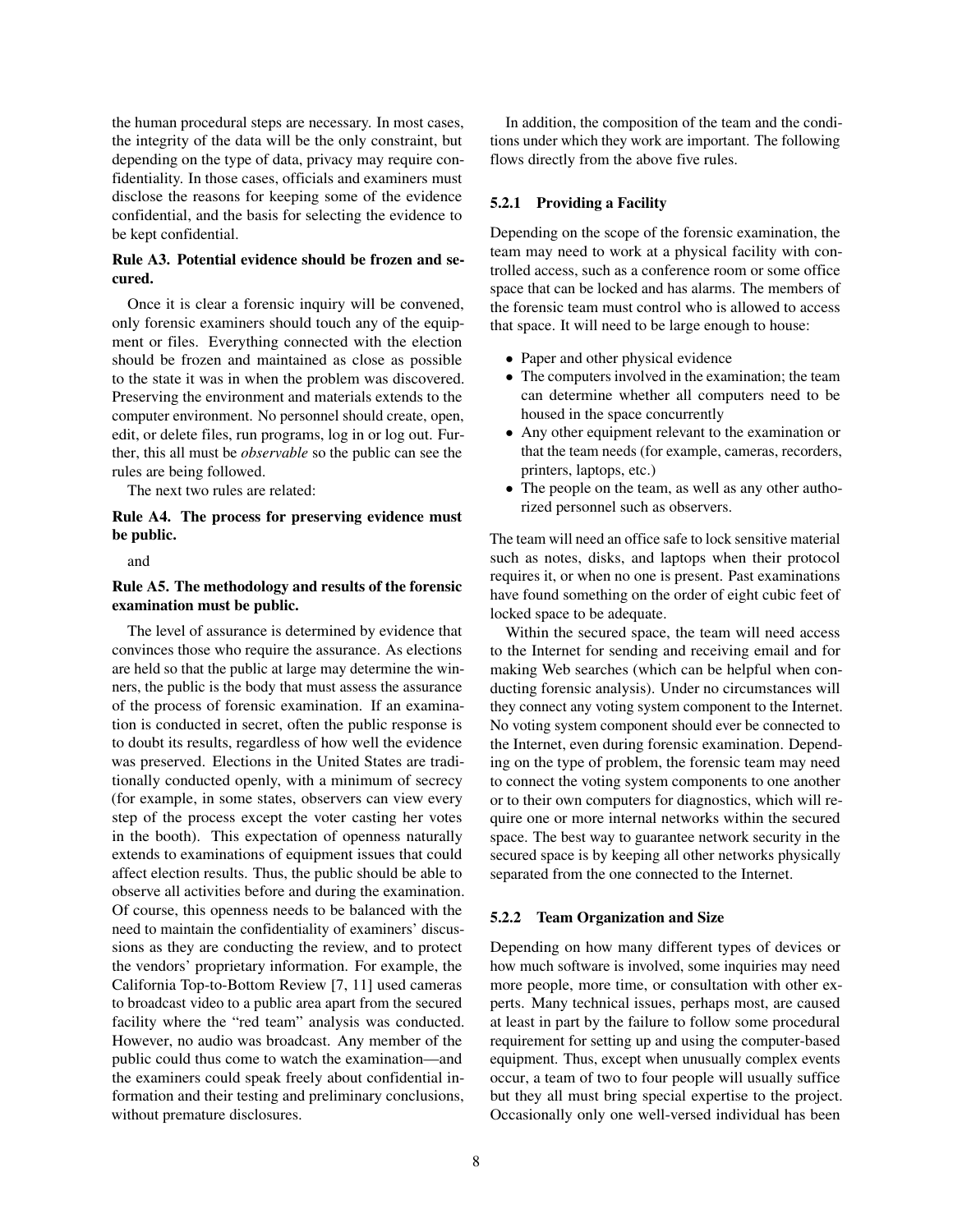contractually brought in for a forensics review—for example, a computer science professor with experience in voting systems who was supported by graduate students. Normally, team members will be a group of individuals recruited by a project leader appointed to head the inquiry [7, 38, 35, 13, 15], or from a single firm [32] contracted for the purpose of the inquiry.

#### 5.2.3 Technical Qualifications

A good team brings a special set of talents and skills unusual even among experienced programmers. Team members will need to learn their way around a complex system that not only did they not help build, but may have never previously seen, and in a very limited time. They will have to quickly discern the design principles and conventions used in building the software and hardware, and its likely strengths and weaknesses. There is always the possibility that a deliberate attack by either outsiders or insiders [8, 9] caused the anomaly. Only an expert will have the knowledge and tools to determine what happened in those cases. Business, educational and other governmental entities' computers have become frequent targets for attacks, and this possibility also exists for elections.

All types and components of electronic voting systems, including optical scanners, DREs, automated ballot marking devices, and their election management software, are complex computer systems. They use a wide variety of technologies such as memory, operating systems, applications software, programming tools, databases, and security and cryptography. Obtaining a correct architectural and operational understanding of how they work together is the grounding for the forensic examination. The nature of these software programs greatly complicates a team's quick grasp because these large programs are usually written in pieces, at different times, by different people, in different programming languages, and use specialized technologies.

Despite the apparent simplicity of the concept of voting, a computer-based voting system is actually extremely complex technically, far beyond what most people, even highly experienced elections officials, are likely to appreciate. A DRE may contain as much as 300,000 lines of software code. The canvass server, with its operating system, database system, and election management system, has considerably more lines of code controlling its activities. All of this code is woven together from modules written at different times by different people in different programming languages.

To obtain this system comprehension, the team must have the capacity to read and analyze the systems' source code, and from that determine the functionality of the system. At least one—preferably two—team members must be experts in computer security and forensic analysis. Understanding most common error messages and familiarity with most common forensic tools simply is not enough [29]. It is not necessary, or sufficient, for the team members to be "certified" by various companies or institutes such as CISSP, GIAC, or SANS. But the team must know, or be able to learn quickly, how to set up the systems in question, and how they could be set up in other ways (this will help them uncover problems arising from not following recommended set-up procedures); how to recover deleted files; and how to make copies of the systems' memories and disks without disturbing the contents of the original memory and disks in any way. As an example, for Windows-based election management systems and canvass servers, the team will need to access the multiplicity of logs that Windows keeps. As another example, the team may have to set up tests to analyze the voting system software and observe its execution in order to test possible causes of the problem. This would be done on copies of the systems, not on the actual systems. A good forensic team can perform these tasks.

To conduct these analyses, at least one team member should know the architecture of one or more voting systems. Individuals who have participated in reviews of these systems, or who have studied reports describing the architecture, source code, operations, and vulnerabilities of deployed voting systems, or who have co-authored these reports, will provide significant insights into the use and examination of these systems. They will be able to use their experience and knowledge to diagnose problems and identify solutions more quickly than examiners without this experience and knowledge. But other computer scientists, software engineers, or computer security and forensics firms could get up to speed by studying the published voting systems studies (see Appendix 2).

Finally, at least one team member must have expertise in election administration and procedures. Election management is a legally intensive and unusually complex set of time-bound interconnecting processes that must sequence almost perfectly for the election to be conducted successfully. As officials know, ballots and voting machines must be properly configured, tested, and delivered on time, with poll workers properly trained, voting locations open on time, tabulation equipment functioning properly, and all memory media and voting data returned promptly—and each of these tasks requires a myriad of subtasks to complete in sequence. Normally, an election forensic examination is also conducted under severe time pressures, and there will be little time to explain and bring team members up to speed in the nuances involved in election administration. With a team member well versed on these essential administrative points, the review can be conducted far more quickly.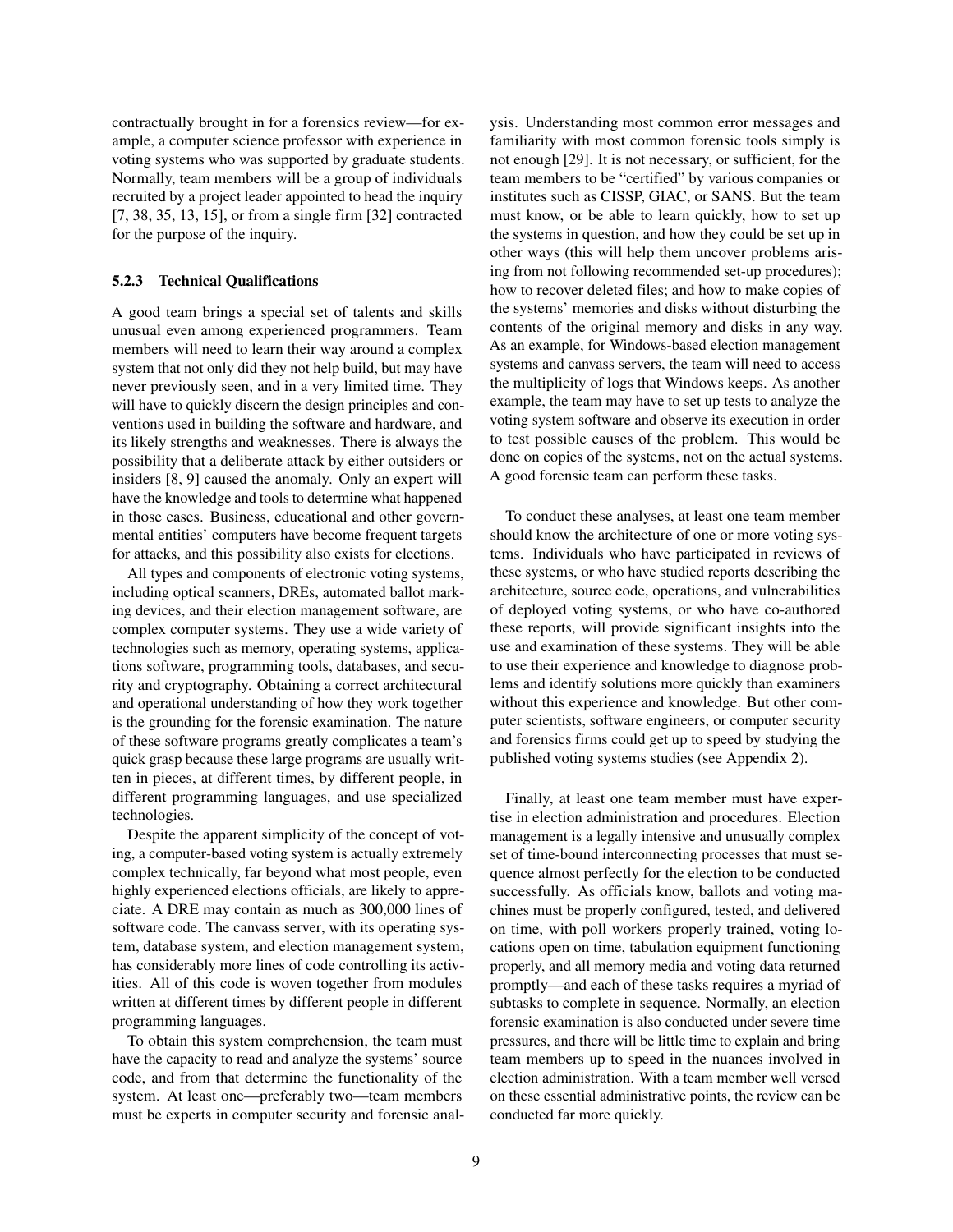#### 5.2.4 Non-Technical Qualifications

As with examiners or auditors in any other field, at least three qualities are essential: objectivity, the freedom and willingness to follow the inquiry wherever it goes, and the ability to describe the causes of the problem completely and accurately without regard to potential organizational embarrassment. In sum, the forensic team must have independence.

Strong ethics are essential: the forensic team members must have neither conflicts of interest nor the appearance of conflicts of interest. If at all possible, they should be entirely disinterested in the results of the election being examined. If that is not possible, the forensic examiners must be able to set aside their interests and undertake the examination without bias. Otherwise, the results will not receive the trust and legitimacy needed by all parties, including the public.

The need for independence and avoidance of conflicts of interest leads to the necessity of excluding from the forensic team governmental IT employees (county or State) and representatives from the voting system vendor. The county or election office IT personnel who helped run the election, and the vendor technical representatives who know the systems intimately, are crucial resources for the forensic team, but their role must be limited to providing information to the independent forensic team. This role is discussed in more detail below.

Finally, the team members must be persons of high integrity and good judgment, and must not be associated with any partisan organization involved in the election. There may be a great deal at stake in the resolution of an election problem. The outcome of important races may hinge on the results of the inquiry. The problem may have besmirched the reputations of election officials, the vendor, and other participants. The problem may have shaken the public's confidence in the election. The members of the team must have the temperament to be rational, fair, and restrained in their demeanor when writing and speaking about the examination. They need to be able to put aside any opinions in order to find the truth in the inquiry, wherever it lies.

#### 5.2.5 The Role of the Vendor

Cooperation of the election systems vendor is critical to the examination's success and credibility. The vendor can promote a positive public perception of its company despite the technical problem if it fulfills its unique role as a resource and support for the team. However, a vendor should be considered no more special than any other poll worker or election official. For example, under no circumstances should an election jurisdiction forego a forensic analysis of a problematic election because the voting equipment vendor opposed it or suggested an explanation for the problem. Nor should the vendor apply pressure on a jurisdiction to accept its explanation and bypass having its hypothesis independently confirmed. The "two-person rule" rule mentioned above must be applied to the vendor, like everyone else.

Though the vendor is critical to the success of the forensic review, the public agency must not allow the equipment vendor to appoint any examination team members. The basic rule is: the vendor must be a resource for the team, but must not conduct or participate in conducting the examination [3, 21]. Four important reasons lead to this conclusion:

First, the vendor is a privileged insider. Its in-depth knowledge of the systems will be valuable. But that can also represent a threat based on their knowledge of the system and access to it. Thus, as both our model of faults and attacks, and our models of insiders and "insiderness" [8, 9] suggest, the vendor should understand the possible entry points to a voting system at least as well as anyone else. Any procedure (e.g., hardware installation/removal or software command) suggested by the vendor should be carefully considered by the forensics team *and* carefully documented.

Second, forensics team members must approach the examination with no preliminary conclusions of what caused the problem. In practice, this means they must be prepared to follow the evidence. An examiner who has a "pretty good idea" of what happened, and why, before the investigation begins may be predisposed to overlook and misinterpret data. The vendor representatives are likely to focus on causes unrelated to problems in the vendor's products or recommended procedures. But a vendor can and should communicate its hypotheses to the team, so the team can determine how and to what degree they should explore these ideas.

Third, voting equipment vendors have a direct conflict of interest. Certain types of diagnoses and conclusions will not assist the financial interests of the vendor. Thus, the human and business tendency is to try to identify some explanation other than, or in addition to, equipment problems. In some cases, the equipment will be blameless, but in others some aspect of the vendor's activities—perhaps in programming, or in supplying correct documentation it will have played a major role in the technical disruption. The examination should not be biased either way. If a vendor conducts the examination, a significant portion of the voting public will not respect the examination's conclusion despite ample supporting evidence simply because of the financial conflict of interest. The presence of this conflict taints the integrity of both the examination and the people who selected the examiners. It is better to avoid the problem by having an arm's-length examination.

Fourth, the vendor plays a critical role as an information resource. The examiners will need to learn exactly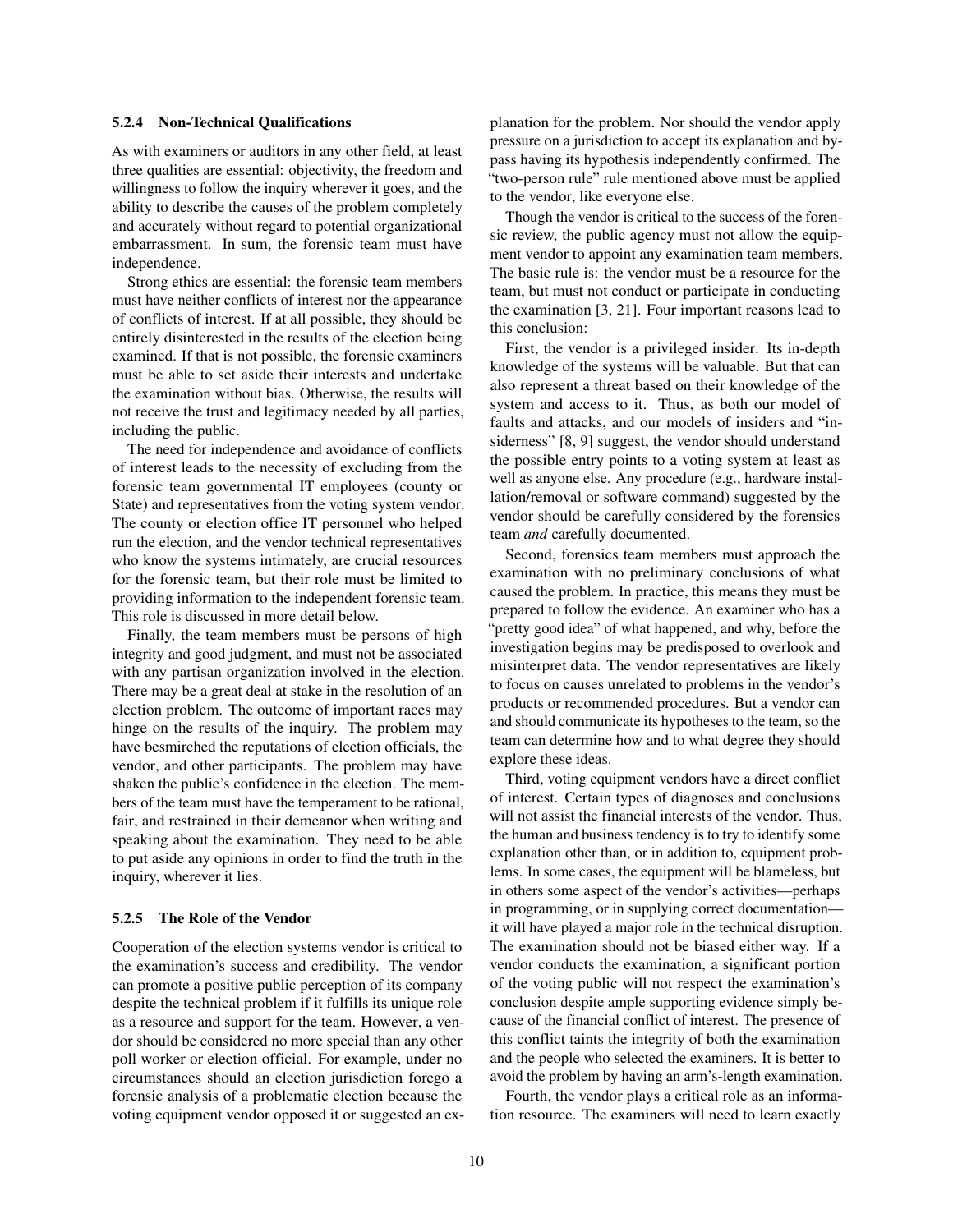how the specific equipment is set up, how it is operated, and how the software works. Often, a day spent talking with the vendor personnel can give the team insights that will speed the investigation greatly. We emphasize that the purpose of this vendor communication is to guide the examiners' understanding of the system and its use, and only that. The vendor should endeavor to fulfill this vital role that it uniquely holds.

The team's communication with the vendor must be handled carefully, to preserve the public perception of the integrity of the examination, as well as its actual integrity. The team must be free to communicate with the vendor for technical information, but if at all possible the convenersponsor of the examination should also be present. If the vendor wishes to communicate with the team, it should do so through the sponsor and not contact the team directly. This arm's-length relationship may seem extreme, but it prevents the vendor from applying any pressure on the examiners and further promotes the review's integrity.

The vendor must be allowed to respond to the forensic examination team's report. The vendor response must be separate from the examiners' report, to emphasize the independence of the investigation. Whether the vendor's response is to be made after the examiners' report is publicly issued (as was done in the California Top-to-Bottom Review [7]), or whether it is to be given to the examiners before their draft is made public so the team can take the vendor's comments into account (as was done with the RABA review [32]), is something to be decided and recorded contractually. The advantage of the former is that the public will understand the vendor played little to no role in the investigation; the advantage to the latter is that possible factual errors (such as erroneous information from second hand information) can be identified and more fully researched so the final report is completely accurate. As long as the team's independence and integrity is not simply assured, but also perceived as assured, either method works.

The vendor is a critical and key resource for the examination, and must be engaged to provide the examiners with technical and procedural information about the equipment and how to use it. If the vendor promptly and completely supports the examination, the vendor will be, and will be seen to be, an asset to the examination. It can credibly present itself as a company concerned about the quality of its products, their correct use, and the larger public trust embedded in the elections process.

## 6 Legal, Contractual and Practical Issues

### 6.1 Overview

Voters place great importance on the integrity of their election processes. So election officials provide the best assurance to the public when they take an immediate, vigorous public stance detailing the steps to examine the technical irregularity and its impact ([21], Appendix A-1, p. 371). Yet before forensic examiners can begin work, contractual and legal issues must be resolved. If the outcome of an election hangs in the balance, delaying the evaluation by even one week can be too long.

The best plan is to prepare in advance a sample set of fair and responsible contractual terms for a forensic inquiry [7]. The contractual issues are generally similar whether the forensic team is from a private firm or is a team of independent scientific experts, regardless of who retained the examiners (e.g., county election officials, a Secretary of State, a court, or some other authority). The following discussion simply provides an overview of some contractual and legal issues that will arise. It is not intended to provide legal advice or an exhaustive review of all the law that may govern or the legal issues that could arise; for such, legal counsel should be sought. Its length derives from a desire to help others avoid the weeks of difficult contractual negotiations that have delayed some previous examinations.

### 6.2 Preparation and Stakeholders

In a small local election, county election officials may be the sole decision-makers of whether to convene a forensic inquiry. In federal elections, such as the presidential election, the decision over what type of inquiry and what credentials team members need will often involve national political parties, presidential candidates, the Secretary of State (or other chief State election officer) along with the State Attorney General and county attorneys, all negotiating a process for forensic review. This wide involvement owes in part to the legal fact that our elections are conducted under an interwoven fabric of Federal and State law and are intensely political processes.

The importance of elections and their relation to control over the levers of power can lead to the remote possibility that prosecutors of either (or both) Federal or State/county government will intercede where unusual technical events occur, perhaps to attempt to block an examination convened by the local officials. The increasing frequency of documented unexpected technical events, however, actually tends to reduce the likelihood of prosecutors becoming centrally involved, an ironic silver lining for public transparency. When prosecutors move in and assume investigatory control, closing out public access and transparency, the rumor mill and conspiracy theories often take over. Public confidence in the integrity of the election and its administrators can plummet even if later the officials are exonerated.

Fortunately, most prosecutors have sufficient experience with computers and computer forensics to know that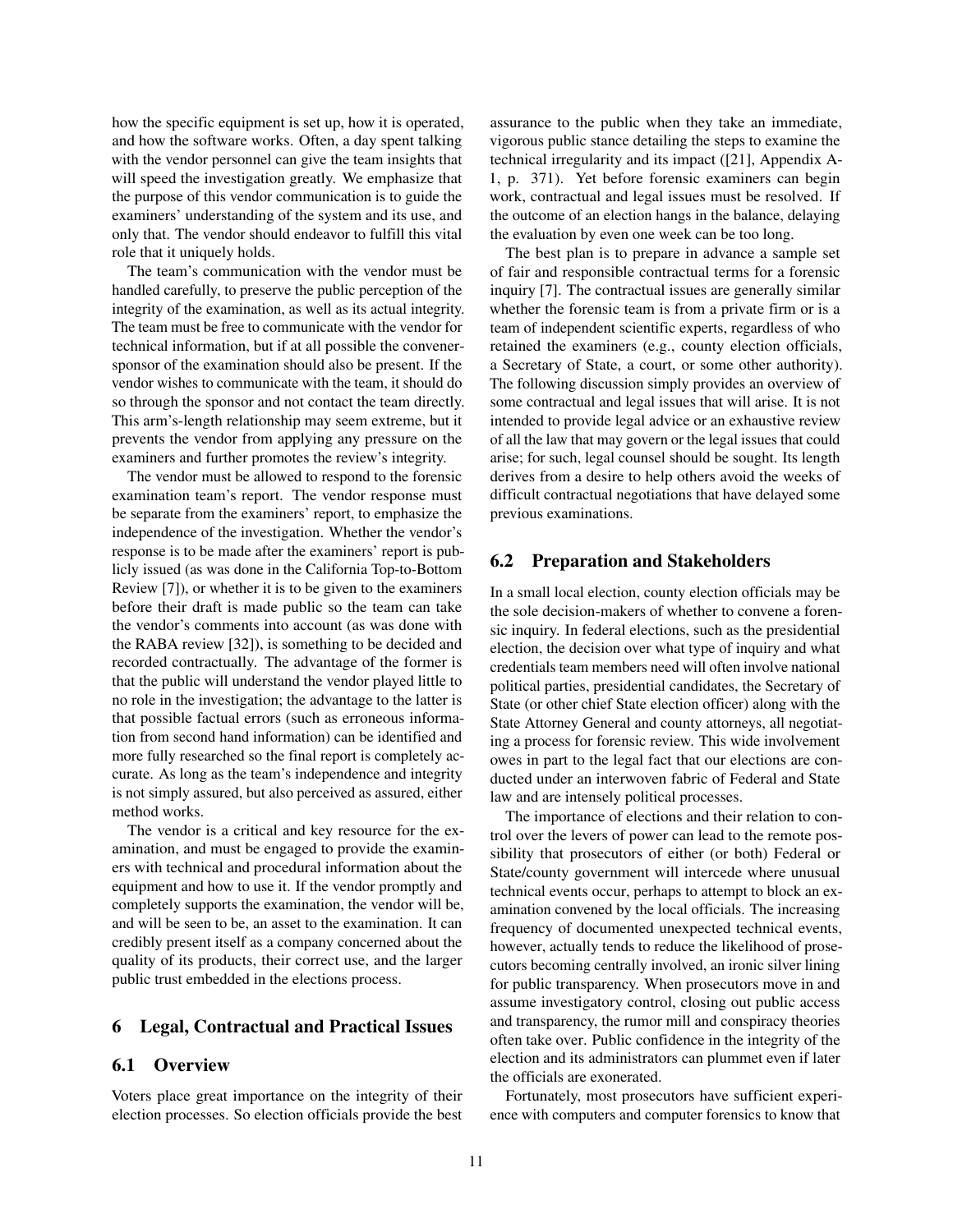computers are far from infallible and that technical irregularities during elections are far more likely to occur for reasons such as programming errors rather than deliberate cyber attack or criminal conduct somewhere within the election administrative system. Knowing the public's inferences—of presuming criminal conduct when formal prosecutorial investigations commence—prosecutors may rather choose to seek involvement in helping to structure a qualified independent forensic examination whose report will also come to their office as well as to the election officials and public. Further, they may seek an informal or formal agreement concerning the handling of evidence (ensuring that if evidence suggesting deliberate wrongdoing is discovered, it will be preserved in a legally sound manner), and the duties of examiners to report potential wrongdoing.

Regardless which stakeholders seek to play a role in determining the scope and composition of a forensic inquiry, election officials will want to ensure that they are fulfilling all obligations imposed on them by law, including any fiduciary duties for assuring an accurate election.

## 6.3 Timeline, Authority, Scope, and Public Relations

Timeline: In most election forensics examinations, the resource in shortest supply will be time—especially if the outcome of a race is in question. Forensic examinations frequently take several weeks; particularly difficult ones may take two months. It is essential to plan to devote the time (and funds) needed for a quality review. A good forensic team may decline the job if the schedule is too compressed for the job to be done properly. If the outcome of a race is in question, a target date should be set in the contract for completing the examination, with some flexibility for adjustments. If no race results are drawn into question, it may be possible to have a more openended examination in which the timeline remains flexible according to what is found.

Authority: Election officials possess legal authority over the election equipment and materials. But a court, prosecutor, or legislative inquiry might displace their role [1]. It is understandable that government officials will want to be involved and remain informed throughout the process since they have the ultimate responsibility for the proper conduct of the election. But the forensic team needs freedom to act within its charge according to its own direction and schedule. It also needs to be able to ask questions of anyone who might be able to provide information, including election officials, vendor employees, poll workers, and even voters. These access points for relevant evidence need to be stated contractually.

Scope: All parties will need to agree on the goals and parameters of the examination—what they can and cannot do. That way, all parties are likely to understand their respective tasks and responsibilities. Experience has shown that examinations have difficulties when these parameters and goals are not agreed to before the team begins its work. But the scope of a legitimate forensic examination has to be very wide and open-ended. If a forensic examination is called for at all, the problem by definition defied easy explanations and diagnoses. The examiners must not be limited, for example, to examining the hardware or software of just one component of the system, nor can any component be excluded from examination; once the review is underway, however, and initial diagnostics are complete, reviewers can often narrow the scope and not need to review all components.

Within reason, the team needs the authority to go wherever the examination leads. In the course of their examination, the examiners may come across potential problems in the voting system that in the end are not related to the problem that prompted the examination but which had to be pursued until they could be eliminated as a contributing cause. While the forensic team should generally stay within the scope originally assigned, the contract should specify that they must report significant flaws or vulnerabilities they happen to discover in the course of their work whether within the scope definition or not. The scope's limitations can also be stated, such as if evidence of malicious code or other attacks is found, the team is to notify the legal counsel or the prosecutor's office that the jurisdiction has designated.

Public relations: The public has a legitimate strong interest in election accuracy and thus in obtaining knowledge of the outcome of forensic examinations. In the election context, for efficient and accurate communications, the contract will specify a single point for communication on both the examination team and the convening government entity to which the team will report. An update frequency might be specified, including whether the team spokesperson will be expected to communicate directly with the public via media events after the report has been submitted. This agreement should balance the need of the examiners for freedom from interference, and the needs of the candidates, the vendor, and the public to follow the examination's progress and learn its results.

## 6.4 Indemnity, Nondisclosure, Statutory Barriers, and More

Indemnification and Costs of Defense: A settled part of agency law requires indemnification of agents for reasonable costs incurred that are attributable to the agreed work [2]. Like other agents, the forensic examiners will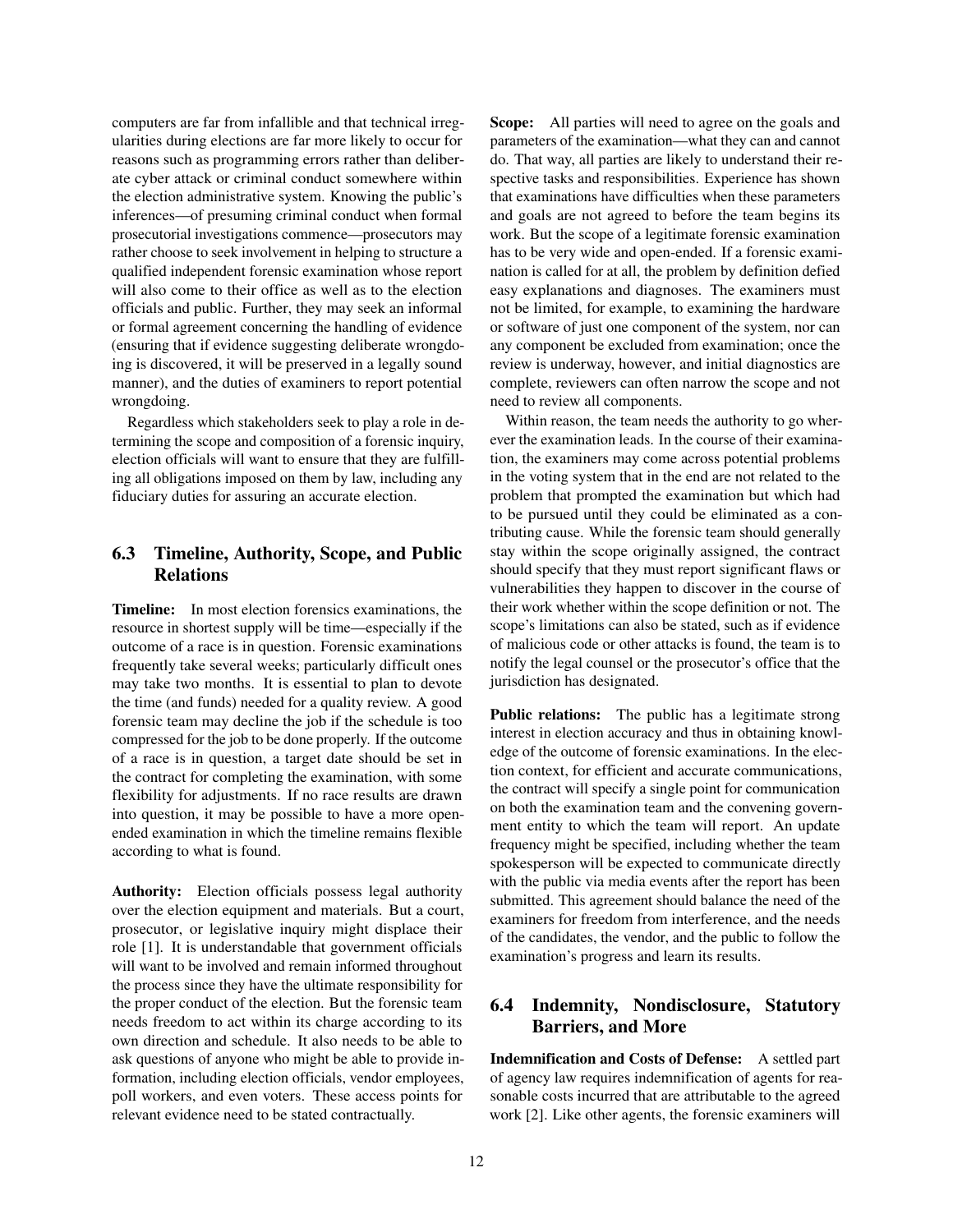expect to be shielded from any lawsuits that might result from their work, provided their reports are not slanderous and they obey the other contractual clauses. Quite often, this protection can be provided easily by explicitly stating that the forensic examiners are acting as agents of the county or State government [38] that conducted the election and that costs of defense will be assumed by the government entity. Under some State procedures, the forensic examiners may be protected as agents of a court that orders the forensic examination. The lawyers for the election jurisdiction that retains the team will need to research and provide fair indemnification and cost of defense terms, for without it the effort to recruit qualified professionals can be severely impeded.

Nondisclosure Agreements (NDAs): Often, a voting system vendor and the government agencies that procured the equipment have agreed to be covered by a nondisclosure agreement. Leaving aside the question of whether there should be NDAs for publicly deployed voting system technology, such terms are a part of some procurement contracts. It may be necessary that these NDAs be extended to cover the forensic examiners. The forensic team or their firm will usually be willing to sign a narrowly drawn, limited NDA to protect the intellectual property of the vendor that is not within the public domain. (Appendix 1 provides an example.) But most experienced forensic teams will refuse to sign any broadly worded, unbounded NDA since it may expose them to unnecessary liability and could impede the forensic examination report and conclusions from becoming public. If, as has occasionally occurred, a vendor objects to anyone other than the government employees of the election jurisdiction conducting the examination and claims that an existing NDA bars such access for retained experts, the contractual classification of the team members as the jurisdiction's "agents" is often enough to eliminate any difference in access between the team and employees. In the next generation of voting equipment procurements, purchasers would be wise to include provisions specifically authorizing forensic examinations and the NDA terms, if any, when officials choose to convene an inquiry.

Confidentiality and publication: The public has a strong interest in the publication of a detailed report on the team's findings. The only information that normally should be withheld in the published forensic examination report is information that either: (a) is legitimately proprietary to the vendor and not in the public domain or available beyond the vendor's personnel, or (b) concerns specific details of security vulnerabilities that might be exploitable in an election in the near future, before the problem can be corrected. The exploitable details of security vulnerabilities should be written up in a separate report that is not made public, but the recipients and protections

for this confidential report should be described in the contract. The scope of "proprietary information" should be defined so that it cannot be interpreted to bar from public access the forensic examination's general findings. One approach would be to incorporate by reference the "industry standard" of disclosure that the California, Florida, and Ohio Secretaries of State and vendors agreed to in the reports under those offices' sponsorship (see Appendix 1). An additional clause to promote the larger public interest in the availability of important information would specify the public agencies to which the report will be submitted, including, for instance, the U.S. Election Assistance Commission (EAC), National Institute of Standards and Technology (NIST), National Association of State Election Directors (NASED), and the State's chief election officer.

Examination security: A forensic examination must be conducted under secure conditions [20]. The specific expectations should be listed in the written contract. Frequently, the security precautions required for access to voting systems and ballots (such as the two-persons present at all times rule) should apply to the forensic team as well. Depending on the nature of the examination, the necessary security may require special secure environments to be created in which to do the work, with key control, video surveillance, guards, and so forth. The costs for these arrangements must be borne by whatever agency is in charge of the examination. Team members must also protect the intellectual property of the vendor, particularly any vendor-owned source code, both during and after the examination. Finally, the examiners must take steps to prevent any exploitable security vulnerabilities they may discover from becoming public knowledge.

Technical resources: The forensic team will request tools and resources as needed, and will need to receive them in a timely manner. These requested resources are almost certain to include the source code because that is the set of commands for the computers under examination. Normally, all parties (officials, courts, vendors, and others) should seek to expedite the review and supply the resources under their control. Any problems in providing those resources will impact the delivery date of the forensic report, and possibly damage its credibility. Contractually providing all parties with a mandatory timetable and prompt follow up procedures when delays occur may help keep the examination on track.

Role of vendors: The vendor's important role was discussed above, but a few points will be reiterated here. The forensic contract or an addendum contract between the public agency and the vendor should specify the roles the vendor will play, including the timetable for vendor supply of specified resources, technical support, and permission for team access to the source code and build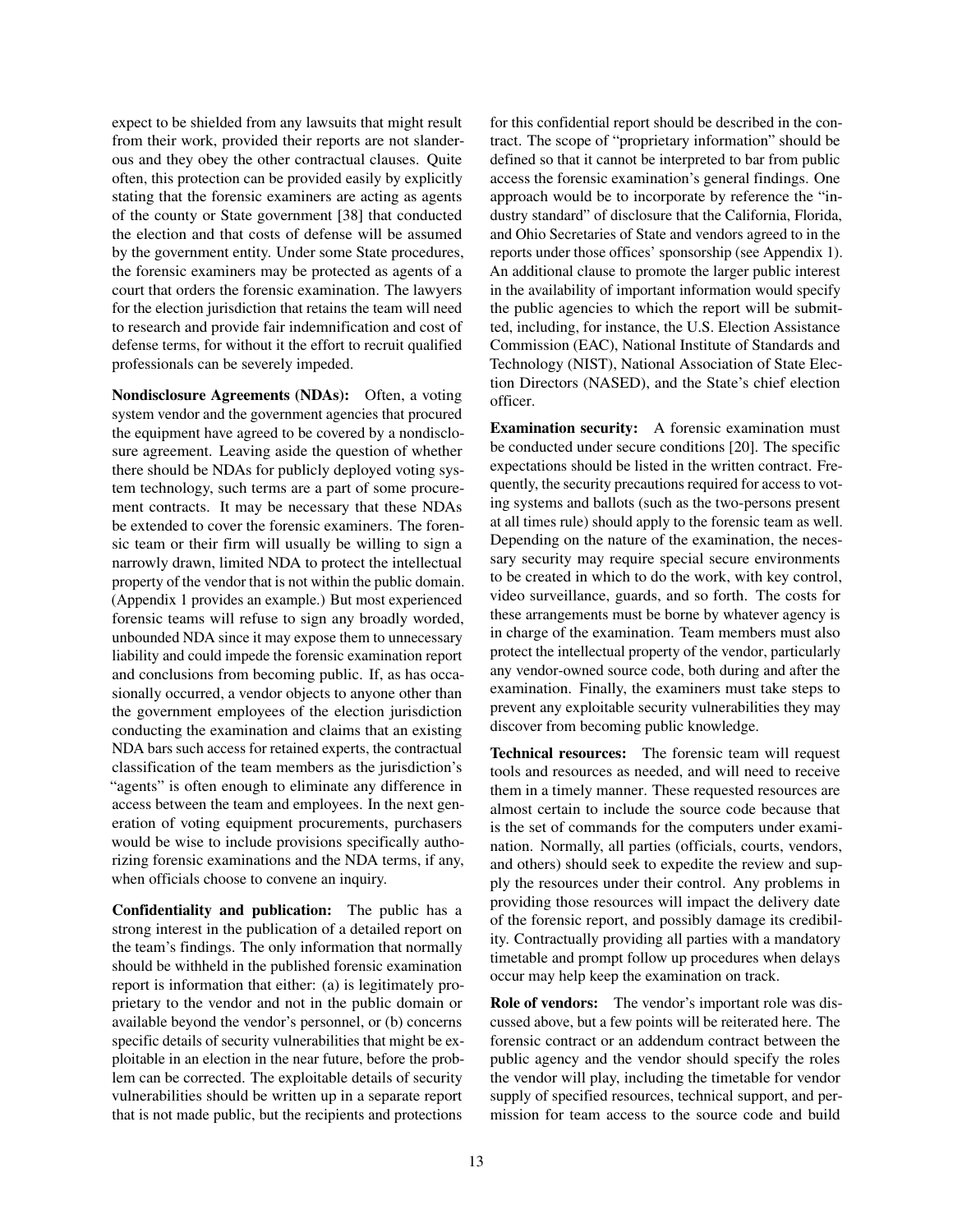environment. It should record the decision regarding the sequencing of the vendor's receipt of and opportunity to respond to the forensic team report. The primary choices are for the vendor to receive a draft with an opportunity to respond to the forensics team pre-release, or to receive a copy post-public release. Another clause should detail how the vendor's response will be treated (e.g., a posted link accompanying the team's web-posted report). The contract should clarify the types of contact the team may have with the vendor, and specify the terms for the arm'slength relationship with the vendor, including the vendor having no role in the forensic team's assessments other than suggesting potential causes for the problem.

Vendor cooperation can greatly enhance the speed of the forensic review and lower its costs [18, 17]. Such cooperation can ultimately promote the vendor's opportunities to benefit from the examination. Vendors who quickly authorize source code review (under carefully constructed legal terms) and deliver the necessary materials can profit from learning whether there is a problematic point so that it can promptly be corrected for other jurisdictions/customers within the governing certification regime. Public authorities can (and, we believe, should) praise the vendor for speedy and complete cooperation in the forensics review.

To further promote this arm's-length relationship and avoidance of conflicts of interest, the vendor should not directly pay for the examination although, in some cases, depending on the State and forensic conclusions, it may be appropriate for government authorities to charge back to the vendor part or all of the expenses.

Costs: The cost of an examination can vary widely, and a budget must be agreed to as a part of the contract. The cost will vary depending on who conducts the examination. A forensic or security firm may charge more than academics who use the opportunity to involve graduate students, but a private firm may be able to sign a contract quickly. Costs, of course, rise with the complexity of the examination, the security arrangements required, and the travel necessitated. HAVA funds have been used for voting equipment reviews so this may be one source of financial support.

## 7 Conclusions and Future Work

Forensic analysis is generally difficult [24]. In particular, forensic analysis of e-voting machines poses many challenges. In comparison to traditional computer forensics, it has more tradeoffs and even outright contradictions. It is of course much more nuanced than auditing paper ballots, although the high-level techniques are surprisingly similar. Recent history counsels that some jurisdictions will continue to experience serious electoral complications

going forward. The job of the elections official has never, we think, been more important.

It is no longer sufficient to rely on current technology and practices. We must use not merely good design and forensic practices but rather the rigor of high assurance in design and analysis that would go into designing mission-critical systems such as those on military aircraft or satellites.

One of our future projects is to compare the requirements to how elections are run, and to focus on the design and implementation requirements of both the process and the machines to enable us to answer the questions that we have posed. We are also looking at applying high assurance techniques to e-voting, which will require an analysis of the inherent contradictions of the requirements for security, anonymity, and secrecy within the context of the legal and technical policies of the election process.

### Acknowledgements

An earlier version of this paper [10] was posted online by the Center for Election Excellence and the American Bar Association shortly before the November 2008 general election in the United States for the explicit purpose of assisting election officials, candidates, and others in trying to coping with issues that arose. The authors of this paper wish to thank the reviewers who offered comments on the previous version of this paper, all of which which substantially aided this current version. Those reviewers included: Wayne Beckham, Charisse Castanoli, Cindy Cohn, David Dill, John Eichhorst, Jeremy Epstein, Sean Gallagher, Paul Hultin, Doug Jones, David Klein, Michael Losavio, Lelsey Mara, Peter McLennon, Larry Norden, Freddie Oakley, Marian K. Schneider, Fred Chris Smith, and Alec Yasinsac.

We also wish to thanks research assistants Timothy Ryan and Pleurat Dreshaj for their contributions to this paper.

Matt Bishop was supported in part by the National Science Foundation under Grant Number CNS-0716827.

Candice Hoke's work for the October 2008 version of this paper was partially supported by a consortium of national foundations seeking the adoption of best practices in election administration, including the Carnegie Corporation of New York, Democracy Alliance, Open Society Institute, Quixote Foundation, Rockefeller Brothers Fund, Working Assets, and other foundations via a grant to the Center for Election Excellence.

Sean Peisert was supported in part by the National Science Foundation under Grant Number CNS-0831002 and also in part by grant 2006-CS-001-000001 from the U.S. Department of Homeland Security, under the auspices of the Institute for Information Infrastructure Protection &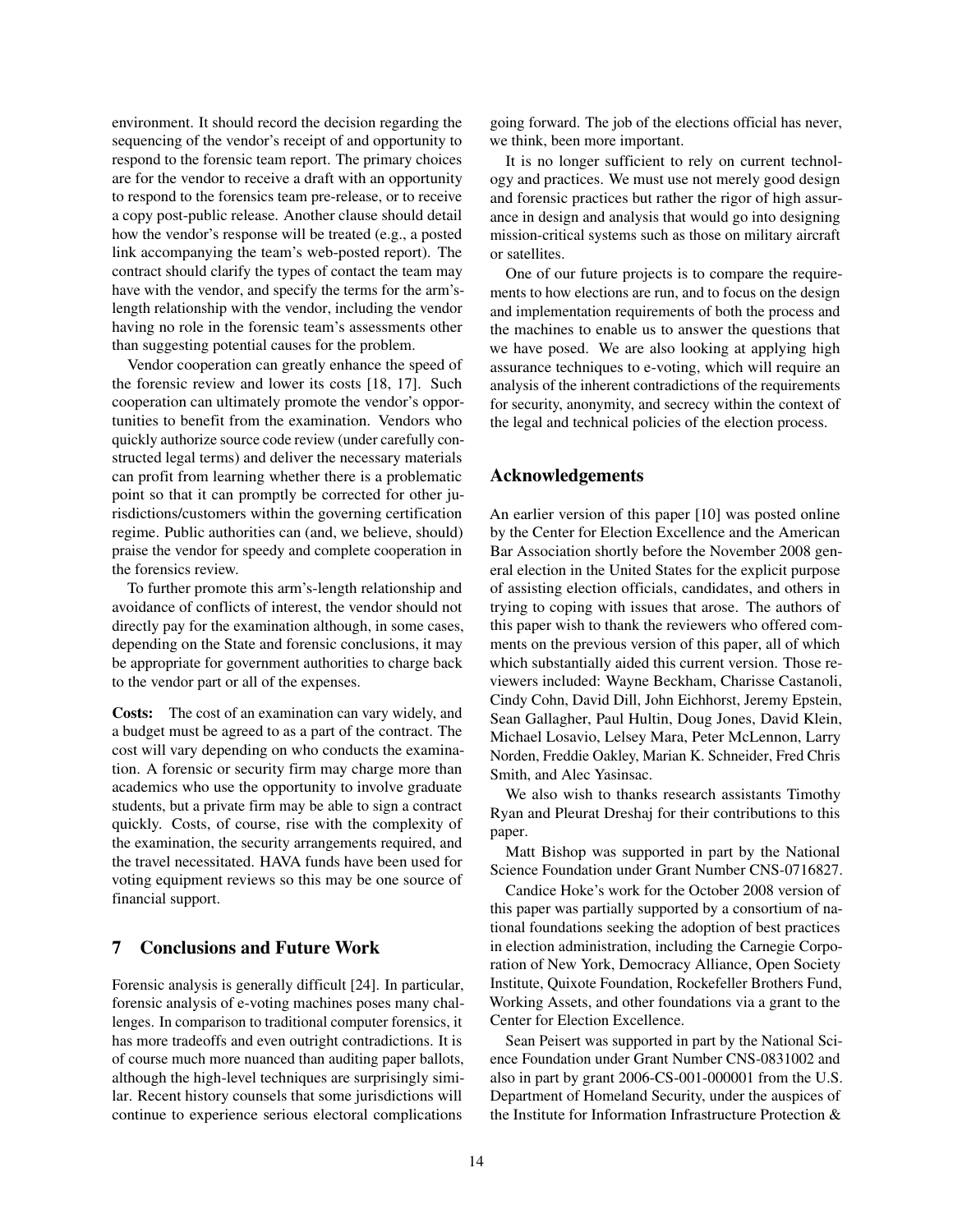I3P research program. The I3P is managed by Dartmouth College.

The opinions, findings, and conclusions contained in this document are those of the authors and should not be ascribed to and do not necessarily reflect the views of the funders of any author, or the institutions with which any author is affiliated.

## References

- [1] Ohio Rev. Code Ann. Section 3501.11(J). http://www.sos.state.oh.us/ SOS/elections/Directives/2008% 20Directives/2008-96.aspx.
- [2] Restatement (Third) of Agency, Section 8.14, 2006.
- [3] Collaborative Public Audit of the 2006 Cuyahoga County General Election, Appendix 16-17. http://www.electionexcellence.org/ devel/docs/Reports/LWV/Report\_ ElectionAudits.pdf, April 19 2007.
- [4] E. Barr, M. Bishop, and M. Gondree. Fixing the 2006 Federal Voting Standards. *Communications of the ACM (CACM)*, 50(3), March 2007.
- [5] K. Biba. Integrity Considerations for Secure Computer Systems. Technical Report MTR-3153, MITRE Corporation, Bedford, MA, April 1977.
- [6] M. Bishop. *Computer Security: Art and Science*. Addison-Wesley Professional, Boston, MA, 2003.
- [7] M. Bishop. *UC Red Team Report of California Secretary of State Top-to-Bottom Voting Systems Review*, July 2007.
- [8] M. Bishop, S. Engle, C. Gates, S. Peisert, and S. Whalen. We Have Met the Enemy and He is Us. In *Proceedings of the 2008 New Security Paradigms Workshop (NSPW)*, Lake Tahoe, CA, September 22– 25, 2008.
- [9] M. Bishop, S. Engle, C. Gates, S. Peisert, and S. Whalen. Case Studies of an Insider Framework. In *Proceedings of the 42nd Hawaii International Conference on System Sciences (HICSS), Cyber Security and Information Intelligence Research Minitrack*, Waikoloa, HI, Jan. 5–8, 2009.
- [10] M. Bishop, M. Graff, C. Hoke, D. Jefferson, and S. Peisert. Resolving the Unexpected in Elections: Election Officials' Options. Distributed by the Center For Election Excellence and the American Bar Association, October 8, 2008.
- [11] M. Bishop and D. Wagner. Risks of E-Voting. *Communications of the ACM*, 50(11):120, November 2008.
- [12] M. Blaze. Is the E-Voting Honeymoon Over? http://www.crypto.com/blog/vote\_ fraud in kentucky/, March 23, 2009.
- [13] M. Blaze, P. McDaniel, and G. Vigna *et al. EVER-EST: Evaluation and Validation of Election-Related Equipment, Standards and Testing*. Secretary of State of Ohio, December 7, 2007.
- [14] M. R. Clarkson, S. Chong, and A. C. Myers. Civitas: A Secure Voting System. *Proceedings of the 2008 IEEE Symposium on Security and Privacy*, May 2008.
- [15] M. R. Clarkson, B. Hay, M. Inge, A. Shelat, D. Wagner, and A. Yasinsac. Software Review and Security Analysis of Scytl Remote Voting Software. Technical report, Security and Assurance in Information Technology Laboratory, Florida State University, Tallahassee, Florida, September 2008 2008.
- [16] A. Cordero and D. Wagner. Replayable Voting Machine Audit Logs. In *Proceedings of the 2008 USENIX/ACCURATE Electronic Voting Technology Workshop (EVT)*, pages 1–14, San Jose, CA, 2008.
- [17] J. Gideon. ES&S Vote Machine Memory Card Failures Spread to Other States. http://www.votetrustusa.org/index. php?option=com\_content&task= view&id=1064&Itemid=51, March 17 2006.
- [18] J. Gideon. Summit County Ohio Threatens Legal Action Against ES&S. http: //www.votetrustusa.org/index.php? option=com\_content&task=view&id= 1105&Itemid=51, March 22 2006.
- [19] S. N. Goggin, M. D. Byrne, J. E. Gilbert, G. Rogers, and J. McClendon. Comparing the Auditability of Optical Scan, Voter Verified Paper Audit Trail (VVPAT) and Video (VVVAT) Ballot Systems. In *Proceedings of the 2008 USENIX/ACCURATE Electronic Voting Technology Workshop (EVT)*, pages 1–7, San Jose, CA, 2008.
- [20] F. Graves and C. Graves. Ensuring the Admissibility of Electronic Forensic Evidence and Enhancing Its Probative Value at Trial. *Criminal Justice*, 19(1), Spring 2004.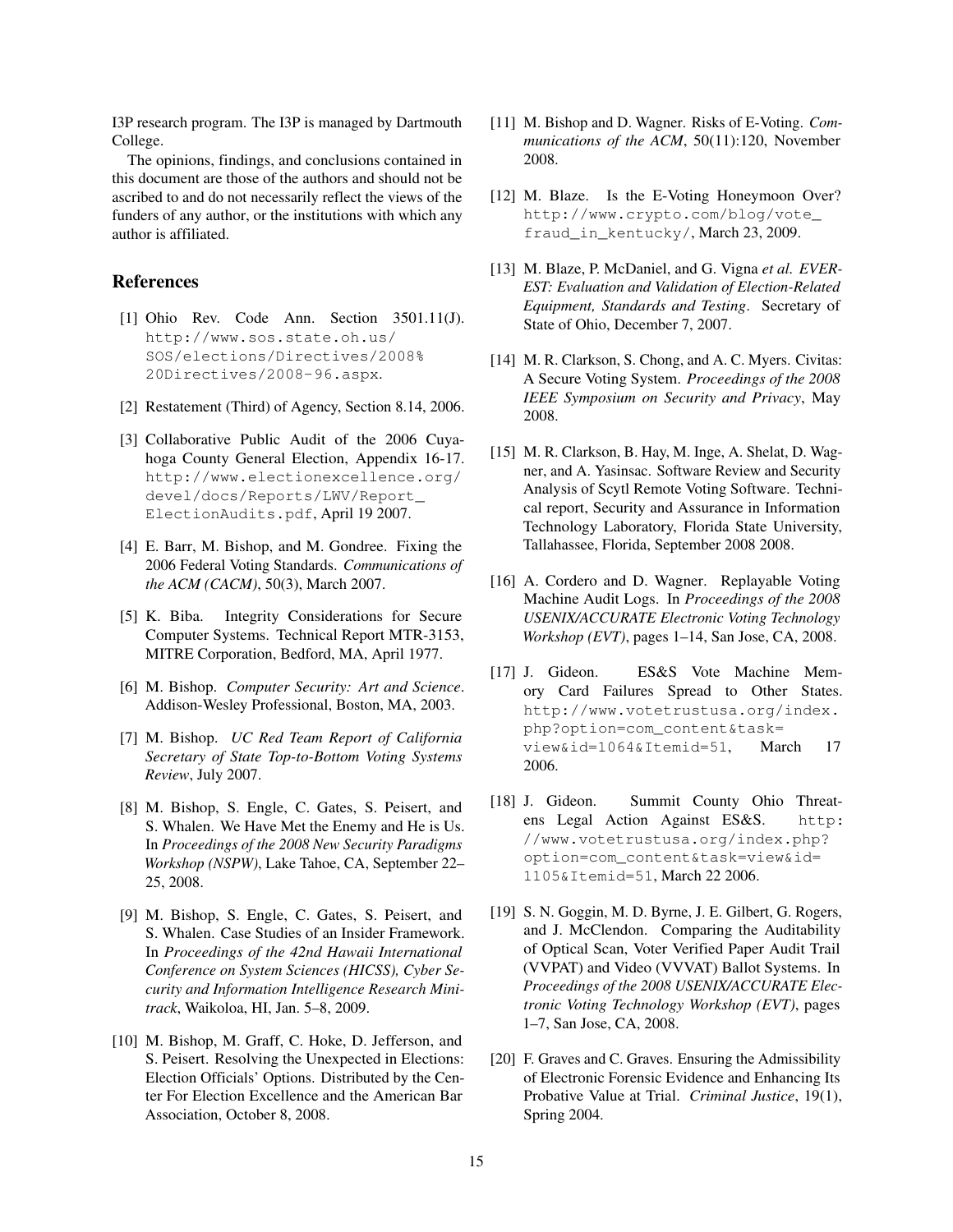- [21] C. Hoke, R. Adrine, and T. Hayes. Final Report of the Cuyahoga Election Review Panel. http://www.electionexcellence. org/documents/ohio/cuyahoga/CERP\_ Final\_Report\_20060720.pdf, July 20 2006.
- [22] E. Lipton and I. Urbina. In 5-Year Effort, Scant Evidence of Vote Fraud. *New York Times*, April 12, 2007.
- [23] D. Molnar, T. Kohno, N. Sastry, and D. Wagner. Tamper-evident, History-Independent, Subliminal-Free Data Structures on PROM Storage-or-How to Store Ballots on a Voting Machine. In *Proceedings of the IEEE Symposium on Security and Privacy*, pages 365–370, 2006.
- [24] National Research Council of the National Academies. *Strengthening Forensic Science in the United States: A Path Forward*. National Academies Press, 2009.
- [25] S. Peisert. Forensics for System Administrators. *;login:*, 30(4):34–42, August 2005.
- [26] S. Peisert and M. Bishop. I'm a Scientist, Not a Philosopher! *IEEE Security and Privacy Magazine*, 5(4):48–51, July–August 2007.
- [27] S. Peisert, M. Bishop, S. Karin, and K. Marzullo. Analysis of Computer Intrusions Using Sequences of Function Calls. *IEEE Transactions on Dependable and Secure Computing (TDSC)*, 4(2):137–150, April–June 2007.
- [28] S. Peisert, M. Bishop, S. Karin, and K. Marzullo. Toward Models for Forensic Analysis. In *Proceedings of the 2nd International Workshop on Systematic Approaches to Digital Forensic Engineering (SADFE)*, pages 3–15, Seattle, WA, April 2007.
- [29] S. Peisert, M. Bishop, and K. Marzullo. Computer Forensics *In Forensis*. In *Proceedings of the Third International IEEE Workshop on Systematic Approaches to Digital Forensic Engineering (IEEE-SADFE)*, pages 102–122, Oakland, CA, May 22, 2008.
- [30] S. Peisert, M. Bishop, and A. Yasinsac. Vote Selling, Voter Anonymity, and Forensic Logging of Electronic Voting Machines. In *Proceedings of the 42nd Hawaii International Conference on System Sciences (HICSS), Digital Forensics – Pedagogy and Foundational Research Activity Minitrack*, Waikoloa, HI, Jan. 5–8, 2009.
- [31] S. P. Peisert. *A Model of Forensic Analysis Using Goal-Oriented Logging*. PhD thesis, Department of Computer Science and Engineering, University of California, San Diego, March 2007.
- [32] RABA Innovative Solution Cell. Trusted Agent Report Diebold AccuVote-TS Voting System. Technical report, RABA Technologies LLC, Columbia, MD, January 2004.
- [33] R. L. Rivest and J. P. Wack. On the Notion of "Software Independence" in Voting Systems. http:// vote.nist.gov/SI-in-voting.pdf, July 2006.
- [34] B. Schneier and J. Kelsey. Secure Audit Logs to Support Computer Forensics. *ACM Transactions on Information and System Security (TISSEC)*, 2(2):159– 176, May 1999.
- [35] D. Wagner, D. Jefferson, M. Bishop, C. Karlof, and N. Sastry. Security Analysis of the Diebold AccuBasic Interpreter. Technical report, Voting Systems Technology Assessment Advisory Board, Office of the Secretary of State of California, Sacramento, CA, February 2006.
- [36] A. Yasinsac and M. Bishop. Of Paper Trails and Voter Receipts. In *Proceedings of the 2008 Hawaii International Conference on System Sciences*, January 2008.
- [37] A. Yasinsac and M. Bishop. The Dynamics of Counting and Recounting Votes. *IEEE Security and Privacy Magazine*, 6(3):22–29, May/June 2008.
- [38] A. Yasinsac, D. Wagner, M. Bishop, T. Baker, B. de Medeiros, G. Tyson, M. Shamos, and M. Burmester. *Software Review and Security Analysis of the ES&S iVotronic 8.0.1.2 Voting Machine Firmware: Final Report For the Florida Department of State*. Security and Assurance in Information Technology Laboratory, Florida State University, Tallahassee, Florida, February 23, 2007.
- [39] K.-P. Yee. *Building Reliable Voting Machine Software*. PhD thesis, University of California, Berkeley, 2007.
- [40] D. Zagorodnov, K. Marzullo, L. Alvisi, and T. C. Bressoud. Engineering Fault-Tolerant TCP/IP Servers Using FT-TCP. In *Proceedings of the 2003 International Conference on Dependable Systems and Networks (DSN)*, 2003.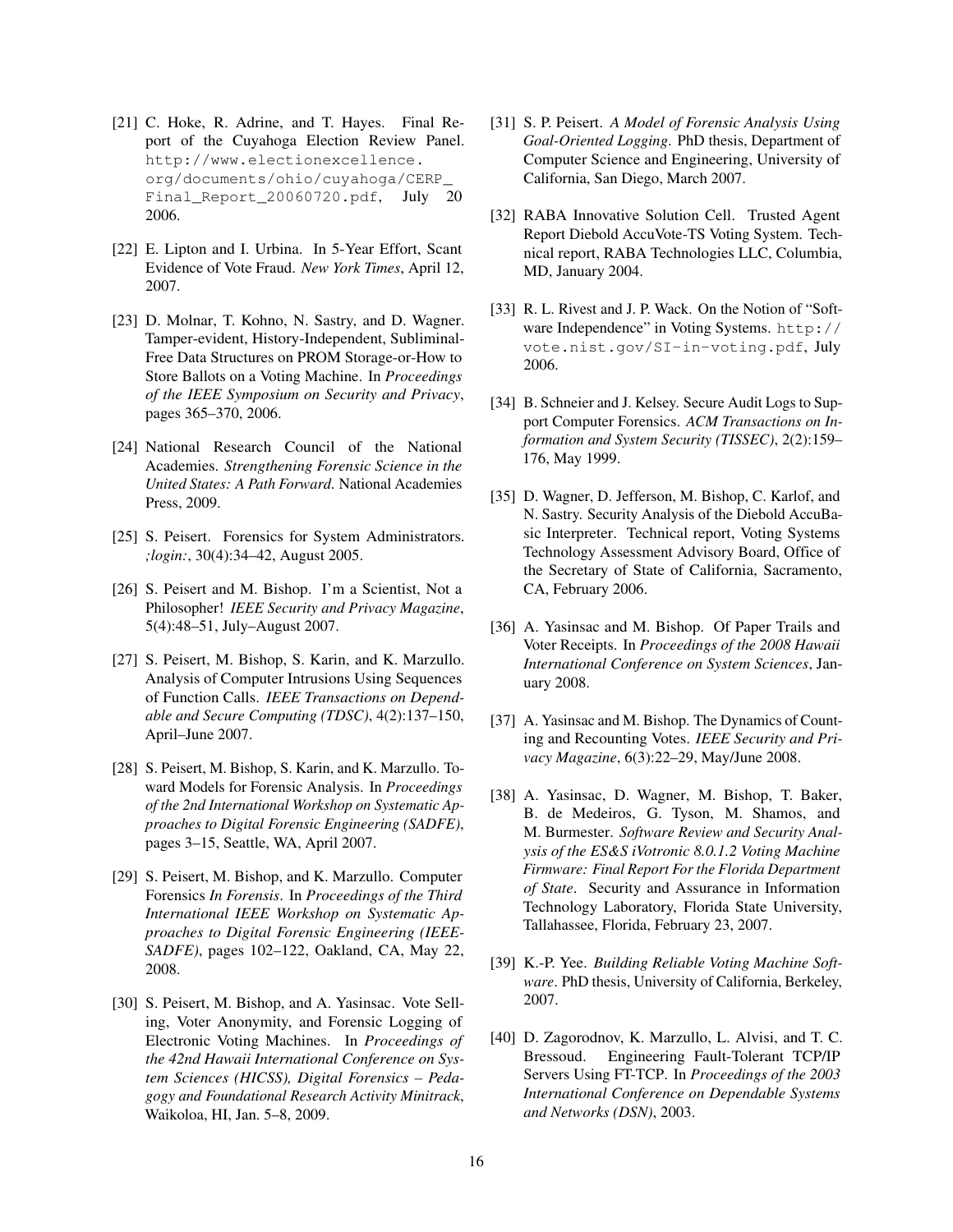# Appendix 1: Example of Nondisclosure Agreement in Voting Equipment Review

From the California Top-to-Bottom Review (2007), contract between the California Secretary of State and the University of California but terms largely negotiated by academic Principal Investigators found at:

http://www.sos.ca.gov/elections/ voting\_systems/ttbr/sos\_uc\_contract. pdf

Exhibit A, Section 11, page 10, relevant text:

No confidential information, record or data identified as proprietary or confidential that is provided or accessed that directly pertains or exclusively relates to this voting system review shall be discussed, published, disclosed, transferred or otherwise communicated outside the scope of the voting system review. No confidential documents, files, papers, records, computer disks, or other tangible matters containing such proprietary or confidential data, files or records shall be removed from secured locations without express written permission of one of the Principal Investigators. These confidentiality restrictions shall apply only to material that is received from the State and identified in writing as confidential. The following information shall not be considered confidential information for the purposes of these restrictions: information that was already known to the receiving party, other than under an obligation of confidentiality, at the time of disclosure; or information that is now or hereafter becomes publicly known by other than a breach of the nondisclosure agreements associated with this project. These restrictions shall not be construed to prevent team members from conducting future research on voting systems, possibly including the ones examined in this review, after the completion of this project, so long as that research does not improperly use confidential information gained through this review. The Principal Investigator of each UC team shall be responsible for requiring all members of the UC team, and any other project participants, to execute acknowledgements that they have read, understood and agreed to abide by the terms and conditions of this Statement of Work. Such executed acknowledgement shall remain in effect for the duration of the project even in the event of resignation or termination of the UC team member or participant. Upon completion of the final report, all proprietary or confidential information, data, and documentation, original and copies, provided by the SOS to UC shall be returned promptly to the attention. . . Secretary of State . . .

# Appendix 2: Partial List of Voting Systems Studies

This appendix lists the studies of voting systems that are known and available for public access. The components of the voting systems listed are taken from the reports; note that different reports may refer to the same system in slightly different ways. Further, generic equipment (such as generic memory cards and Ethernet cables and switches) is omitted, even when listed in the reports. Each entry has the name by which the report is commonly referred. When projects have multiple reports, only the lead report or reports are listed. All reports are available on the listed web pages. Several reports, including some forensic reviews in an election context, are listed at the end but not in reverse chronological order or in the format of the balance, as they were received as the paper was going to press.

### 2008: Op Bravo/Scytl

Report: M. Clarkson, B. Hay, M. Inge, A, Shelat, D. Wagner, and A. Yasinsac, "Software Review and Security Analysis of Scytl Remote Voting Software," Security and Assurance in Information Technology Laboratory, Florida State University, Tallahassee, FL 32306-4530 (Sep. 2008).

URL: http://doe.dos.state.fl.us/ voting-systems/pdf/FinalReportSept19. pdf

#### Voting System:

• Pnyx.core ODBP 1.0 remote voting software

### 2007: Ohio EVEREST

Report: "Project EVEREST (Evaluation and Validation of Election-Related Equipment, Standards, and Testing) Risk Assessment Study of Ohio Voting Systems: Executive Report," Office of the Secretary of State of Ohio, Columbus, OH (Dec. 2007). Additional reports available from teams based on vendor assignment.

URL: http://www.sos.state.oh.us/SOS/ elections/voterInformation/equipment/ VotingSystemReviewFindings.aspx Voting Systems:

- Premier, consisting of:
	- GEMS software version 1.18.24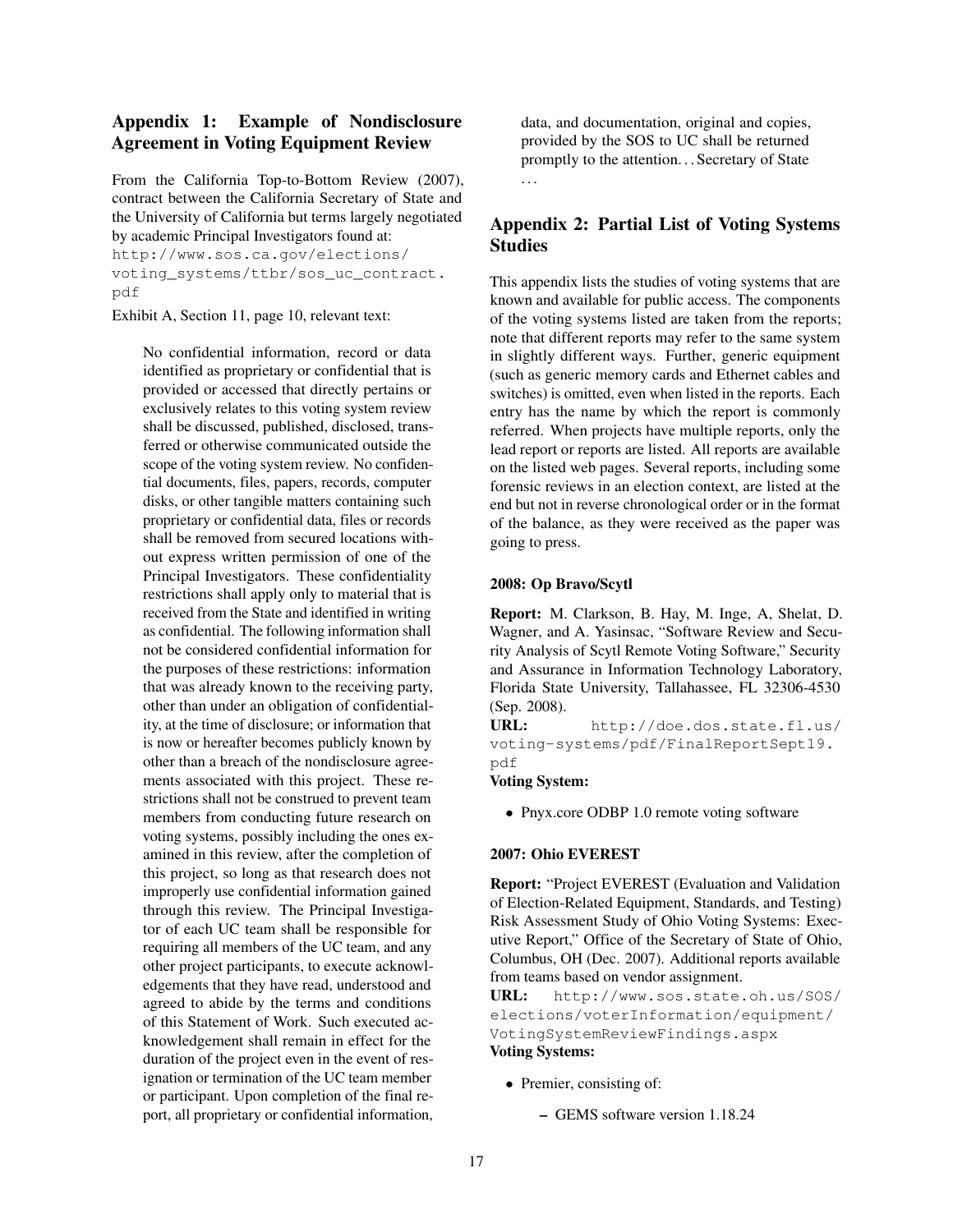- AccuVote-TSX version 4.6.4
- AccuVote-OS 2000 Precinct Optical Scanner version 1.96.6
- AccuVote-OS Central Optical Scanner version 2.0.12
- Digi Seriel to Ethernet Gateway version Port-Server II
- VC Programmer ST100
- Mobile Electronic Poll Worker Tablet System
- Elections Media Processor System with Elections Media Drive Tower
- Voter Card Encoder Spyrus PAR2
- ES&S, consisting of:
	- Unity Election Management Software version 3.0.1.1
	- Automark 87000
	- iVotronic DRE 90998-BI, 91057-BL, 93038- RL.
	- Precinct Optical Scanner Model 100
	- Central Optical Scanner Model 650
- Hart Intercivic, consisting of:
	- BOSS, as provided by the Secretary of State
	- Tally, as provided by the Secretary of State
	- Rally, as provided by the Secretary of State
	- Servo, as provided by the Secretary of State
	- Trans, as provided by the Secretary of State
	- Ballot on Demand, as provided by the Secretary of State
	- eCM Manager, as provided by the Secretary of State
	- eCM Token, as provided by the Secretary of State
	- JBC
	- eSlate 3000 DRE version 4.0.1.9
	- eScan Optical Scanner version 1.1.6

## 2007: Florida Diebold Supplemental Report, SAIT Lab

Report: D. Gainey, M. Gerke, and A. Yasinsac, "Software Review and Security Analysis of the Diebold Voting Machine Software: Supplemental Report", Security and Assurance in Information Technology Laboratory, Florida State University, Tallahassee, FL 32306-4530 (Aug. 2007).

### URL: http://doe.dos.state.fl.us/ voting-systems/pdf/dieboldRepriseRep. pdf

### Voting Systems:

• Diebold Voting System Software version 1.96.8

### 2007: Florida Diebold Report, SAIT Lab

Report: R. Gardner, A. Yasinsac, M. Bishop, T. Kohno, Z. Hartley, J. Kerski, D. Gainey, R. Walega, E. Hollander, and M. Gerke, "Software Review and Security Analysis of the Diebold Voting Machine Software", Security and Assurance in Information Technology Laboratory, Florida State University, Tallahassee, FL 32306-4530 (July 2007). URL: http://doe.dos.state.fl.us/ voting-systems/pdf/SAITreport.pdf

## Voting Systems:

- Diebold Optical Scan firmware version 1.96.8
- Diebold Touch Screen firmware version 4.6.5
- Diebold Touch Screen bootloader version 1.3.6
- Diebold GEMS software version 1.18.25

### 2007: California Top to Bottom Review, University of California

Reports: M. Bishop, "Overview of Red Team Reports," Office of the Secretary of State of California, 1500 11th St, Sacramento, CA 95814 (July 2007); D. Wagner, "Principal Investigator's Statement on Protection of Security-Sensitive Information," Office of the Secretary of State of California, 1500 11th St, Sacramento, CA 95814 (Aug. 2007); and additional reports by vendor assignment by teams focused on Source Code, Red Team, Documentation Reviews. An omnibus Accessibility report is available rather than vendor-specific individual reports.

URL: http://www.sos.ca.gov/elections/ elections\_vsr.htm

### Voting Systems:

- Diebold GEMS 1.18.24/AccuVote, consisting of:
	- GEMS software version 1.18.24
	- AccuVote-TSX with AccuView Printer Module and Ballot Station firmware version 4.6.4
	- AccuVote-OS (Model D) with firmware version 1.96.6
	- AccuVote-OS Central Count with firmware version 2.0.12
	- AccuFeed
	- Vote Card Encoder version 1.3.2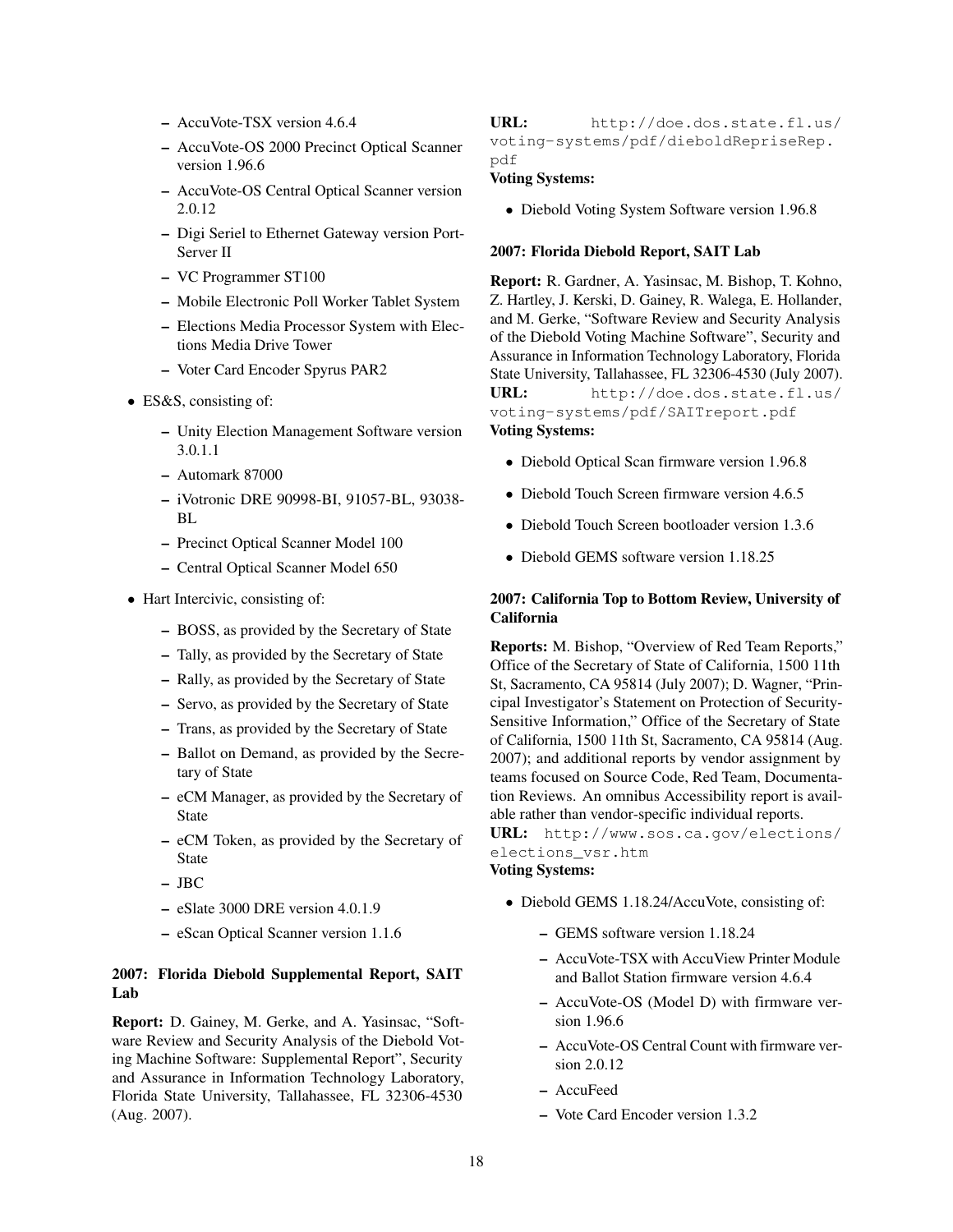- Key Card Tool software version 4.6.1
- VC Programmer software version 4.6.1
- Hart Intercivic System 6.2.1, consisting of:
	- Ballot Now software version 3.3.11
	- BOSS software version 4.3.13
	- Rally software version 2.3.7
	- Tally software version 4.3.10
	- SERVO version 4.2.10
	- JBC version 4.3.1
	- eSlate/DAU version 4.2.13
	- eScan version 1.3.14
	- VBO version 1.8.3
	- eCM Manager, version 1.1.7
- Sequoia WinEDS version 3.1.012/Edge/Insight/400- C, consisting of:
	- WinEDS version 3.1.012
	- AVC Edge Model I firmware version 5.0.24
	- AVC Edge Model II firmware version 5.0.24
	- VeriVote Printer
	- Optech 400-C/WinETP firmware version 1.12.4
	- Optech Insight APX K2.10, HPX K1.42
	- Optech Insight Plus APX K2.10, HPX K1.42
	- Card Activator version 5.0.21
	- HAAT Model 50 version 1.0.69L
	- Memory Pack Reader (MPR) firmware version 2.15

### 2007: Center for Election Integrity, Cleveland State **University**

Report: Thomas P. Ryan and Candice Hoke, Cleveland State University GEMS Tabulation Database Design Issues in Relation to Voting Systems Certification Standards URL: http://www.usenix.org/events/ evt07/tech/full\_papers/ryan/ryan\_ html/ Voting System: Diebold GEMS software

## 2007: Kentucky Attorney General

#### Report: J. Epstein, Security Consultant

URL: http://www.eac.gov/program-areas/ research-resources-and-reports/copy\_ of\_docs/state-local-voting-system-report Florida State University, Tallahassee, FL 32306-4530 Voting System:

- Hart Intercivic eSlate Voting System, software version 6.2.1 and related components
- Diebold Election Systems, Inc. AccuVote Optical Scan ("0s") (model D) with firmware version 1.96.6, Voter Card Encoder 1.3.2, AccuVote-OS Central Count firmware version 2.0.12, Key Card Tool 4.6.1, and VCProgrammer 4.6.1
- AccuVote-TSX DRE (Model D) Touch Screen with Ballot Station firmware version 4.6.4

#### 2007: University of Connecticut VoTeR Report

Report: A, Kiayias, L. Michel, A. Russell, and A. Shvartsman, "Integrity Vulnerabilities in the Diebold TSX Voting Terminal," VoTeR Center, University of Connecticut, Storrs, CT 06269 (July 2007).

URL: http://voter.engr.uconn.edu/ voter/Report-TSX\_files/TSXVoting\_ Terminal\_Report.pdf

# Voting System:

- Diebold AccuVote-TSx firmware version 4.6.4, bootloader version BLR7-1.2.1, Windows CE Operating System version WCER-410.2.1
- Diebold GEMS server version 1.18

### 2006: University of California Hart Report

Report: E. Proebstel, S. Riddle, F. Hsu, J. Cummins, F. Oakley, T. Stanionis, and M. Bishop, "An Analysis of the Hart Intercivic DAU eSlate," Proceedings of the 2007 USENIX/ACCURATE Electronic Voting Technology Workshop (Aug. 2007).

URL: http://www.usenix.org/events/ evt07/tech/full\_papers/proebstel/ proebstel.pdf

### Voting System:

- Hart Intercivic eSlate version 6.1, consisting of:
	- eSlate firmware version 4.1.3
	- JBC firmware version 4.1.3
	- VBO firmware version 1.7.5

### 2007: Florida CD-13 (SAIT Report)

Report: A. Yasinsac, D. Wagner, M. Bishop, T. Baker, B. de Medeiros, G. Tyson, M. Shamos, and M. Burmester, "Software Review and Security Analysis of the ES&S iVotronic 8.0.1.2 Voting Machine Firmware," Security and Assurance in Information Technology Laboratory, (Feb. 2007).